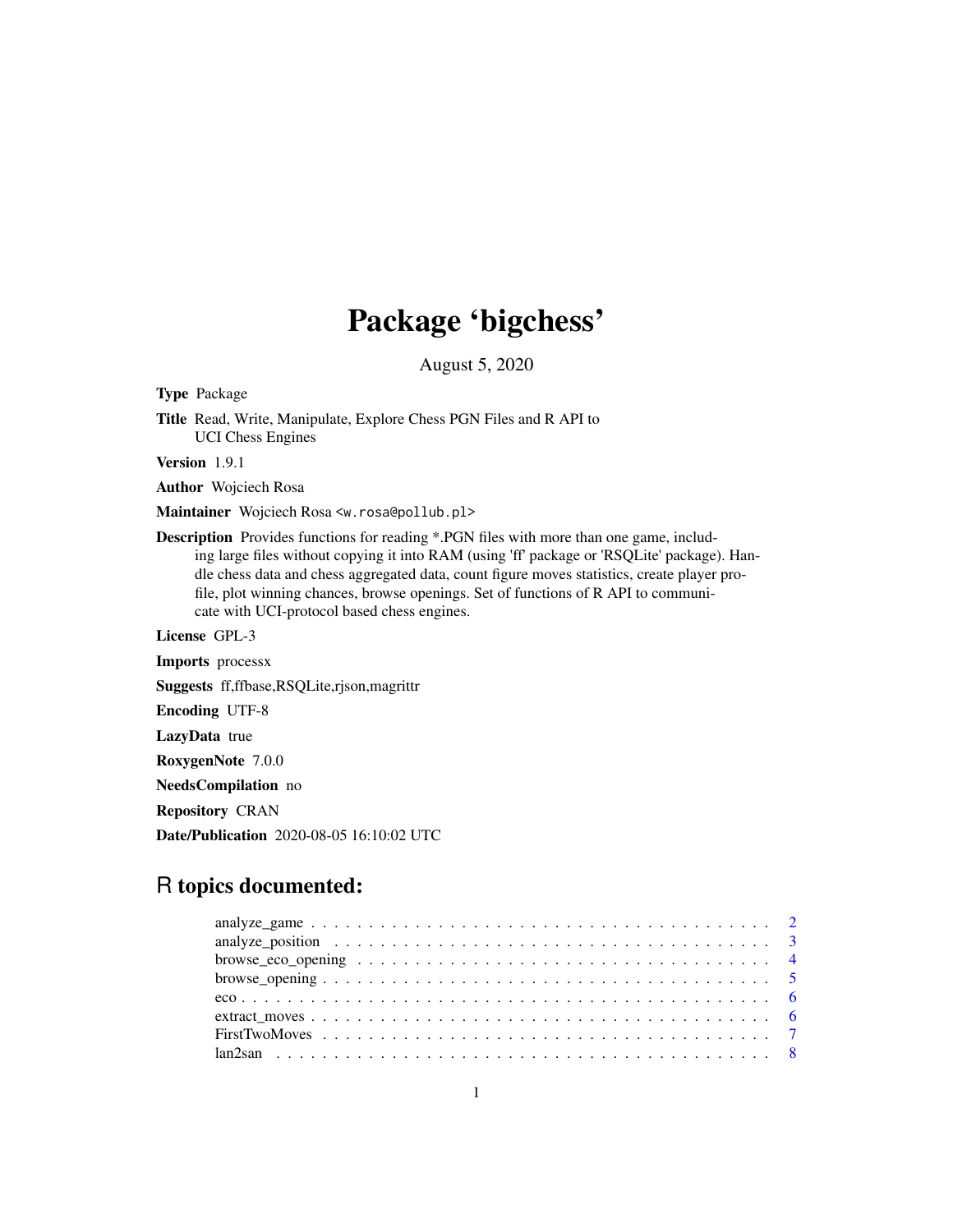<span id="page-1-0"></span>

| Index | 30 |
|-------|----|

analyze\_game *Analyze game*

# Description

Analyze game using UCI engine and R API

# Usage

```
analyze_game(engine, san = NULL, lan = NULL, quiet = FALSE, ...)
```

| engine                  | engine path or engine object from uci_engine()                   |
|-------------------------|------------------------------------------------------------------|
| san                     | movetext in short algebraic notation, default NULL               |
| lan                     | movetext in long algebraic notation, default NULL                |
| quiet                   | boolean, hide system messages? Default FALSE                     |
| $\cdot$ $\cdot$ $\cdot$ | further arguments passed directly to uci_go(), i.e. depth = $10$ |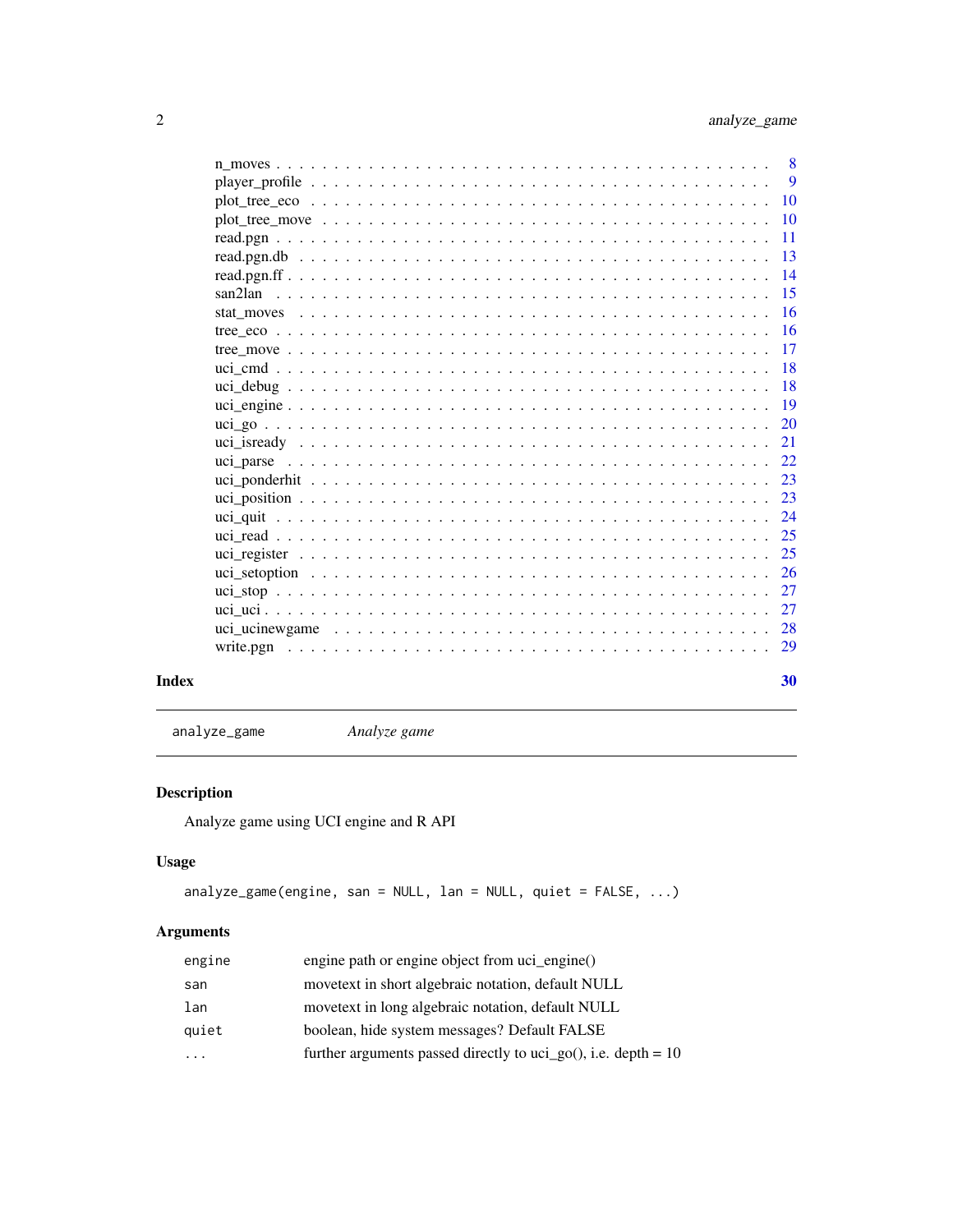### <span id="page-2-0"></span>analyze\_position 3

#### Value

list containg analyze\_position() result (score and bestlines) for each move in the game. Note that if black moves, then score is multiplied by -1.

### Examples

```
# Linux (make sure you have executable permission):
engine_path <- "./stockfish_10_x64"
# Windows
# engine_path <- "./stockfish_10_x64.exe"
g <- "1. e4 e5 2. Nf3 Nc6 3. d4 exd4 4. Bc4 Nf6 5. O-O Be7"
G \leq analyze_game(engine_path,san = g ,depth = 20)
G[[1]] # handles info about first move in the game
G[[1]]$comment # "book"
G[[10]]$curmove_san # "Be7"
G[[10]]$score # 62
```
analyze\_position *Analyze position*

#### Description

Analyze position using UCI engine and R API

### Usage

analyze\_position(engine, san = NULL, lan = NULL,  $\ldots$ )

#### Arguments

| engine | engine path or engine object from uci_engine()     |
|--------|----------------------------------------------------|
| san    | movetext in short algebraic notation, default NULL |
| lan    | movetext in long algebraic notation, default NULL  |
|        | further arguments passed directly to uci $\gamma$  |

# Value

list containg bestomove, score and bestlines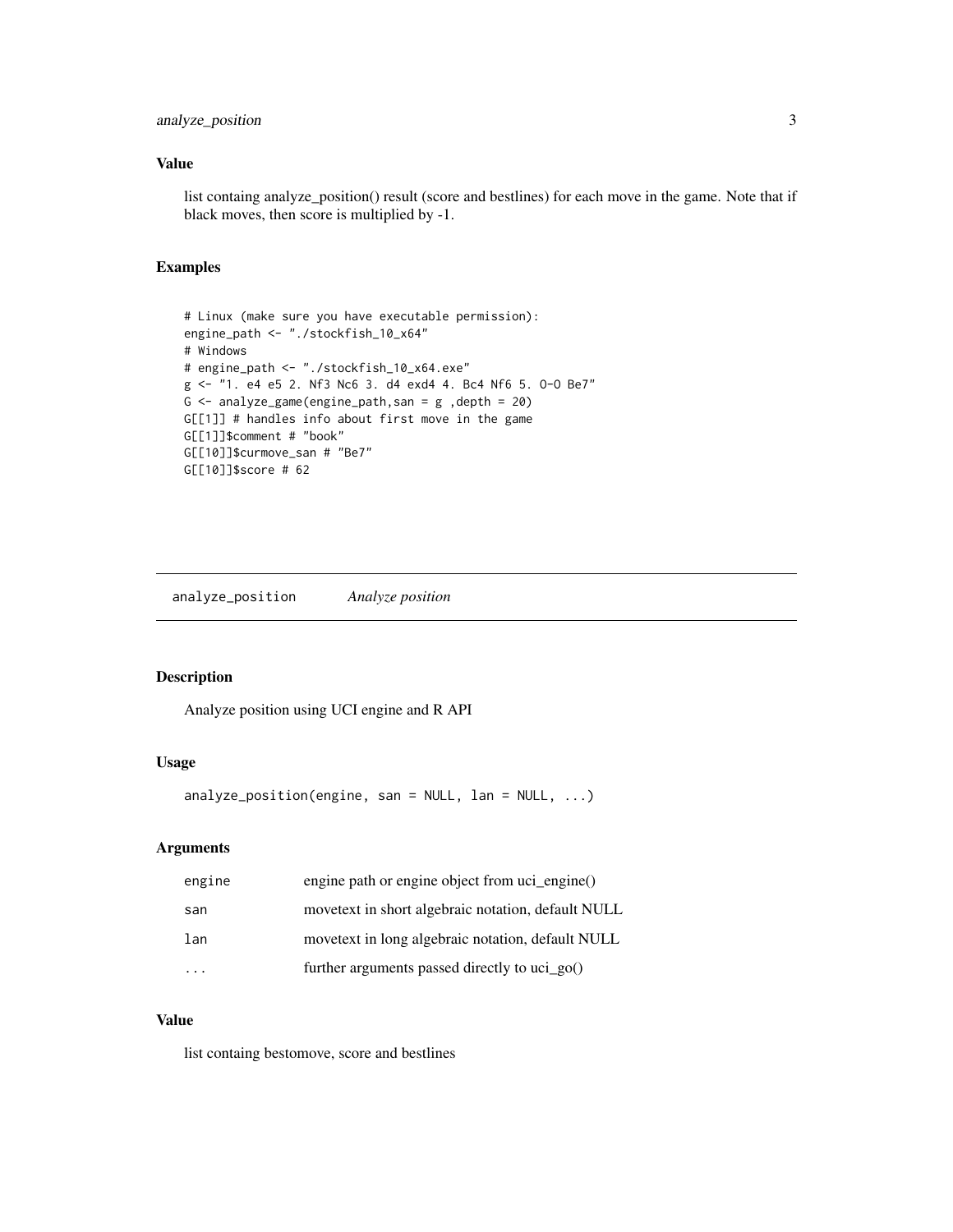#### <span id="page-3-0"></span>Examples

```
# Linux (make sure you have executable permission):
engine_path <- "./stockfish_10_x64"
# Windows
# engine_path <- "./stockfish_10_x64.exe"
require(magrittr)
ap \le - analyze_position(engine_path, san = "1. e4", depth = 20)
ap$bestmove_lan
# "e7e5"
ap$score
# -7
ap$bestmove_san
# "e5"
ap$curpos_lan
# "e2e4"
ap$curpos_san
# "1. e4"
ap$bestline_san
# "e5 2. Nf3 Nc6 3. d4 exd4 4. Bc4 Nf6 5. O-O Be7
# 6. Re1 d6 7. Nxd4 Ne5 8. Bb3 O-O 9. Nc3 c5
# 10. Nf5 Bxf5 11. exf5 c4 12. Ba4 a6 13. Qe2"
ap$bestline_lan
# "e7e5 g1f3 b8c6 d2d4 e5d4 f1c4 g8f6 e1g1 f8e7
# f1e1 d7d6 f3d4 c6e5 c4b3 e8g8 b1c3 c7c5 d4f5
# c8f5 e4f5 c5c4 b3a4 a7a6 d1e2"
```
browse\_eco\_opening *Browse ECO opening*

#### Description

Browse ECO opening winning and drawing percentages by table and barplot

#### Usage

```
browse_eco_opening(df, topn = 0)
```
#### Arguments

| df   | data frame with imported chess games from read.pgn() function.                                                 |
|------|----------------------------------------------------------------------------------------------------------------|
| topn | integer, default is 0, passed to tree_eco function (indicating how many top open-<br>ings should be included). |

## Value

Data frame from tree\_eco function and plot from plot\_tree\_eco function.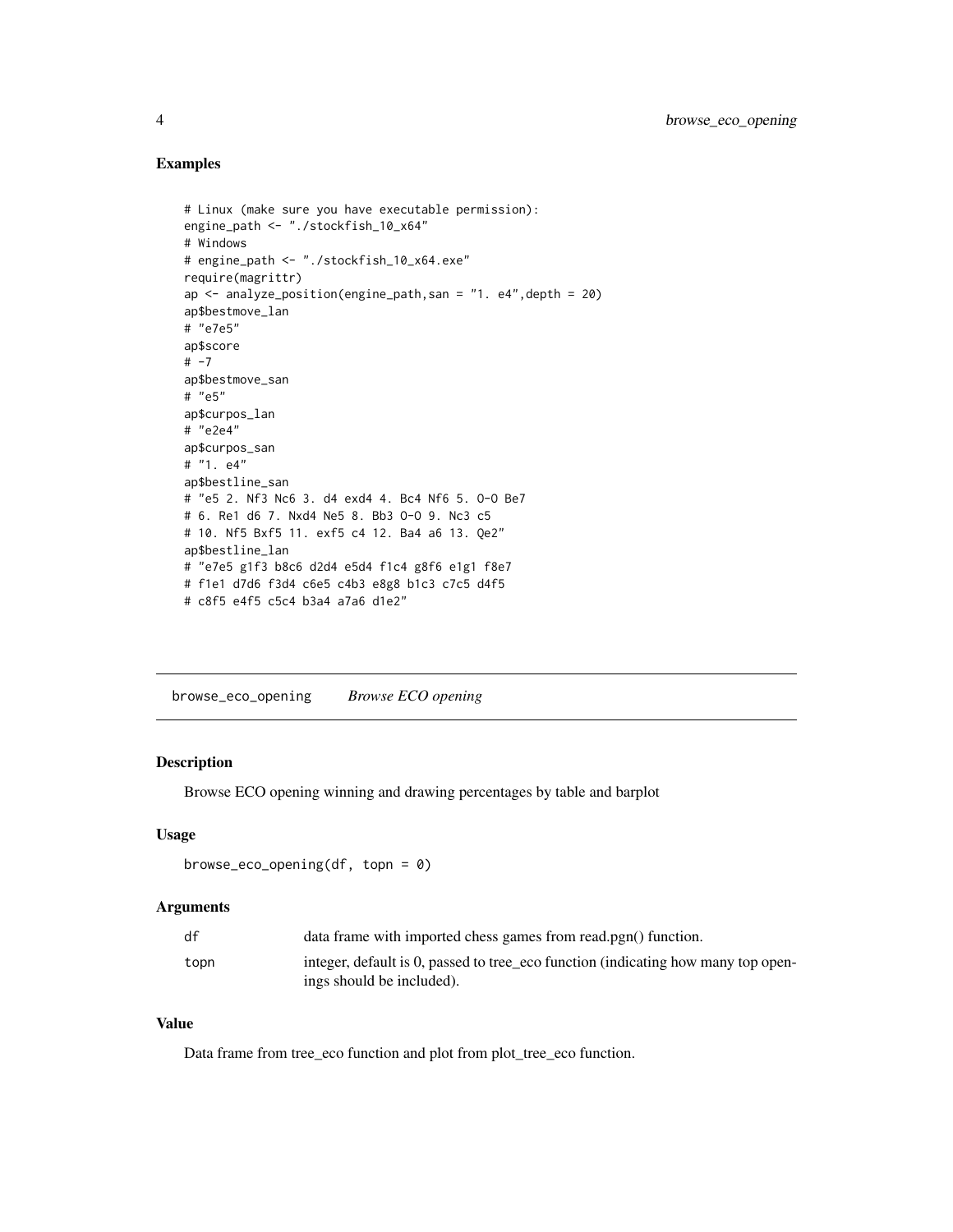### <span id="page-4-0"></span>browse\_opening 5

#### Examples

```
f <- system.file("extdata", "Kasparov.gz", package = "bigchess")
con <- gzfile(f,encoding = "latin1")
df <- read.pgn(con,quiet = TRUE,ignore.other.games = TRUE,stat.moves = FALSE, add.tags = "ECO")
# Analyze 20 best ECO Kasparov openings:
bo <- browse_eco_opening(subset(df,grepl("Kasparov",White)),20)
```
browse\_opening *Browse opening*

#### Description

Browse opening winning and drawing percentages by table and barplot

#### Usage

```
browse_opening(df, movetext = ")
```
### Arguments

| df       | data frame with imported chess games from read.pgn() function.                 |
|----------|--------------------------------------------------------------------------------|
| movetext | movetext string, default is "" means browse first move for White. The standard |
|          | English values are required: pawn = "P" (often not used), knight = "N", bishop |
|          | $=$ "B", rook = "R", queen = "Q", and king = "K".                              |

#### Value

Data frame from tree\_move function and plot from plot\_tree\_move function.

```
f <- system.file("extdata", "Kasparov.gz", package = "bigchess")
con <- gzfile(f,encoding = "latin1")
df <- read.pgn(con,quiet = TRUE,ignore.other.games = TRUE,stat.moves = FALSE)
# Analyze best Kasparov openings:
bo <- browse_opening(subset(df,grepl("Kasparov",White)))
# Analyze 'best' answer to Kasparov Ruy Lopez:
bo <- browse_opening(subset(df,grepl("Kasparov",White)),"1.e4 e5 2.Nf3 Nc6 3.Bb5")
# Analyze best answer to "1.e4 e5 2.Nf3" in aggregated data
browse_opening(FirstTwoMoves,"1.e4 e5 2.Nf3")
```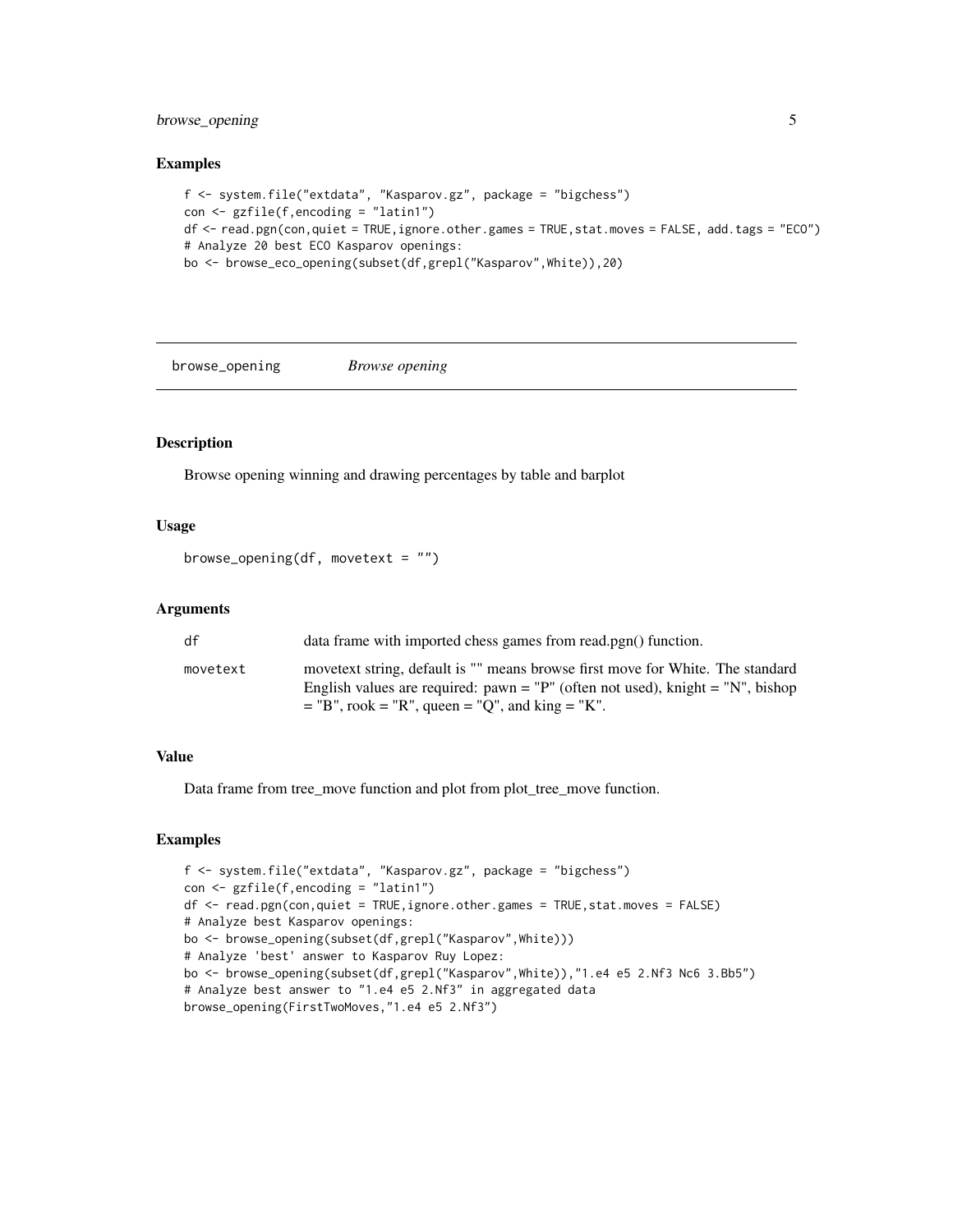<span id="page-5-0"></span>A dataset containing 2014 ECO (Encyclopedia of Chess Openings) openings

- ECO
- Opening
- Variation
- Movetext: Standard algebraic notation
- NMoves
- LAN: Movetext converted into long algebraic notation

#### Usage

data(eco)

#### Format

A data frame with ECO openings

extract\_moves *Extract first N moves*

# Description

Extract first N moves from pgn movetext into data frame

#### Usage

```
extract_moves(movetext, N = 10, last.move = T)
```

| movetext  | movetext string (or string vector). The standard English values are required:<br>$pawn = "P"$ (often not used), knight = "N", bishop = "B", rook = "R", queen =<br>"Q", and king $=$ "K". |
|-----------|-------------------------------------------------------------------------------------------------------------------------------------------------------------------------------------------|
| N         | integer (default 10) determines how many first N moves will be extracted. De-<br>fault is 10, should be greater than 0.                                                                   |
| last.move | boolean (default TRUE) indicating whether to calculate the last move                                                                                                                      |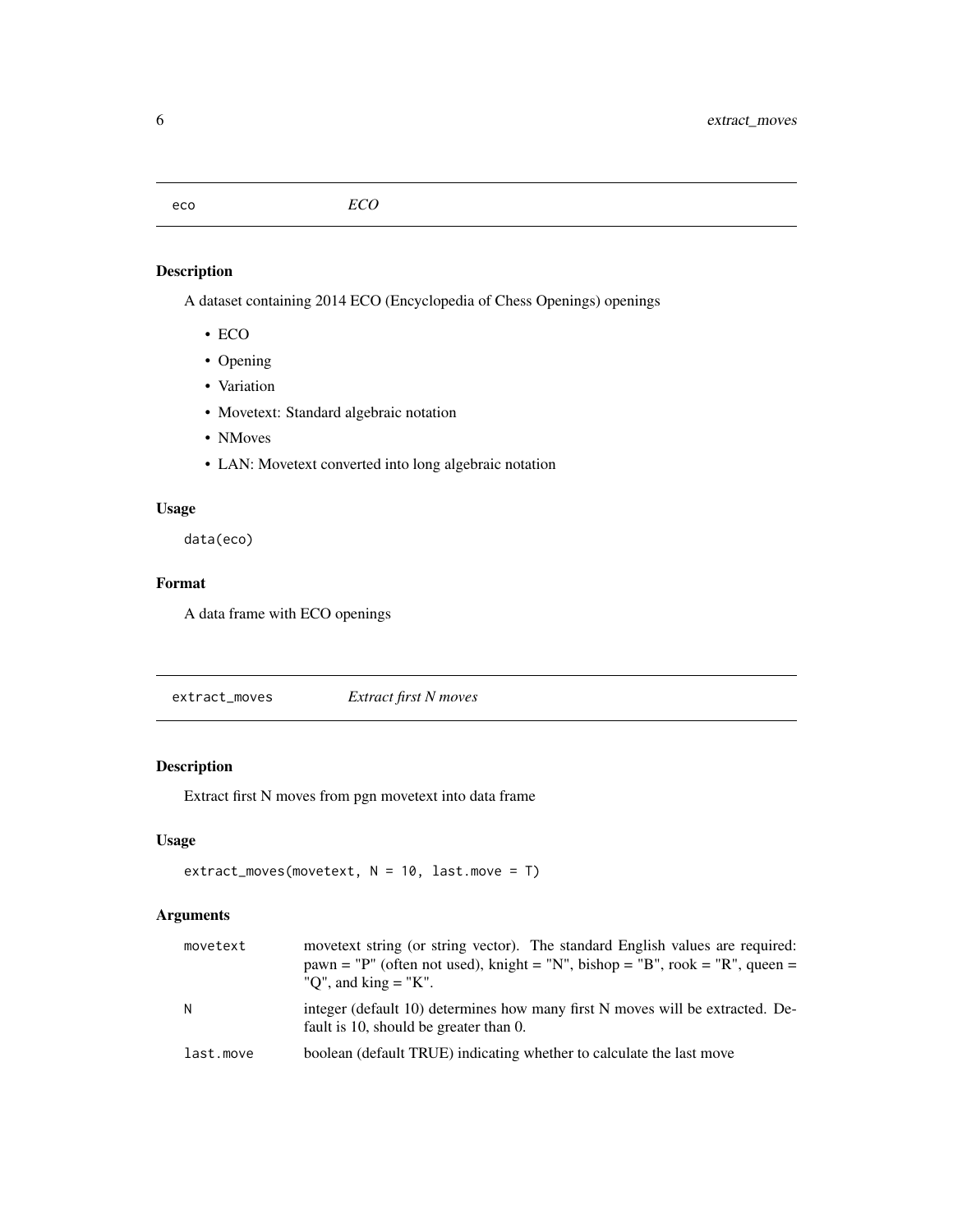#### <span id="page-6-0"></span>FirstTwoMoves 7

#### Value

Data frame containing first N moves for white and for black, named as W1, B1, W2 and so on, up to WN and BN (where N is input argument). If N is greater than total moves number then NA's generated. Column complete.movetext flag is indicating if movetext string begin with "1.'move'".

#### Examples

```
extract_moves("1. e4 e5 2. Nf3 Nf5 3. d5 ",N = 3)
# e4 e5 Nf3 Nf5 d5 NA TRUE
extract_moves("1. e4 e5 2. Nf3 Nf5 3. d5 ", N = 3, last.move = TRUE)
# e4 e5 Nf3 Nf5 d5 NA d5 TRUE
```
FirstTwoMoves *Example dataset*

#### Description

A dataset containing 10,894 results after first two moves in 2,395,869 high-quality chess games played over the board by players with ELO > 2000. Source data OTB-HQ.7z downloaded from: https://sourceforge.net/projects/codekiddy-chess/ and converted to PGN in SCID software.

- Result:
- W1: White first move
- B1: Black first move
- W2: White second move
- B2: Black second move
- Freq: Number of games played in database

### Usage

```
data(FirstTwoMoves)
```
#### Format

A data frame with popular positions in classic chess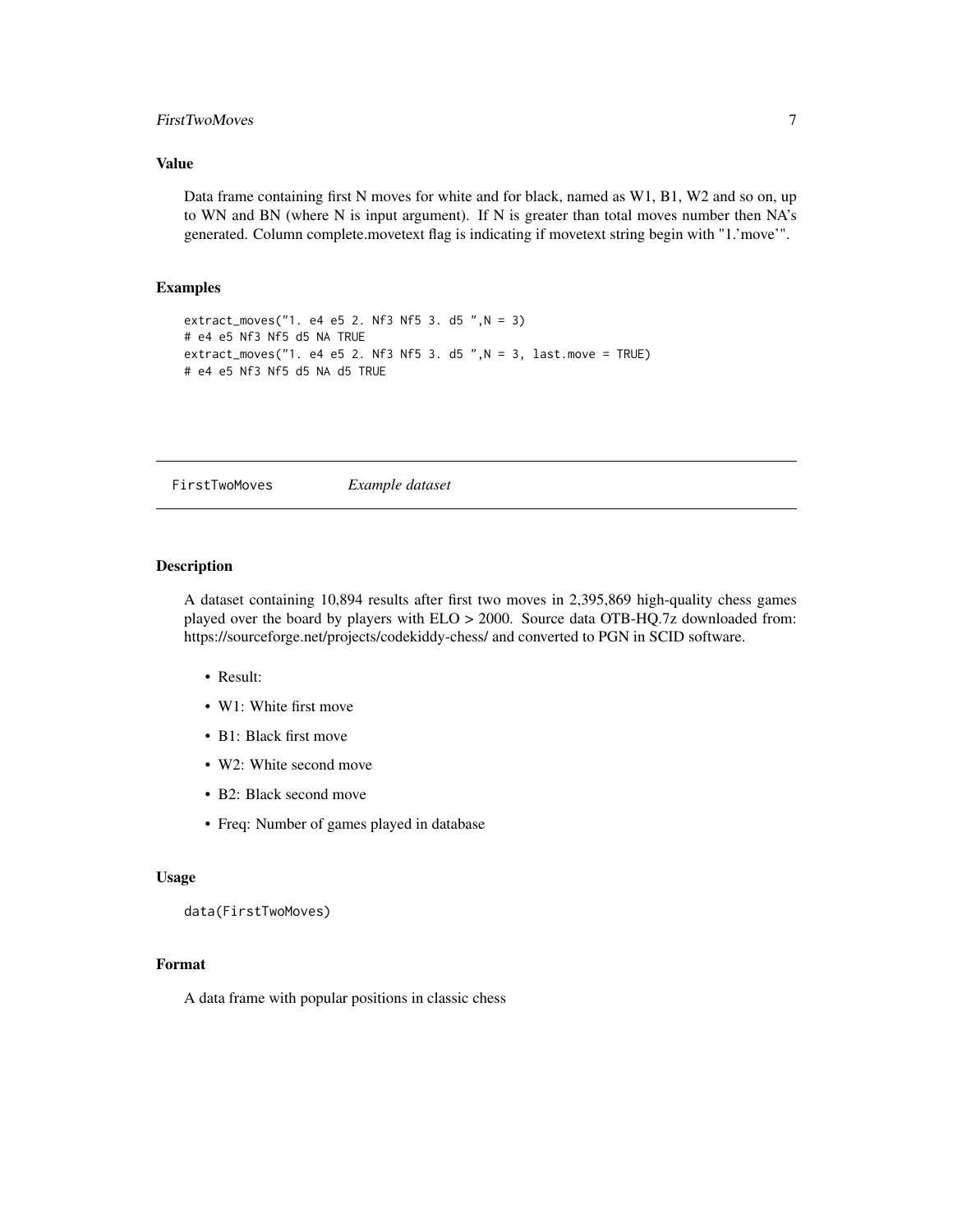<span id="page-7-0"></span>

Convert LAN movetext (long algebraic notation used by chess engines) to SAN movetext (standard algebraic notation required by FIDE)

#### Usage

```
lan2san(movetext.lan)
```
#### Arguments

movetext.lan movetext string in long algebraic notation (LAN), but without comments, variants etc.

#### Value

movetext in standard algebraic notation

#### Examples

lan2san("e2e4 c7c5")

n\_moves *Compute number of moves*

#### Description

Compute total number of moves given movetext string (or string vector)

#### Usage

n\_moves(movetext)

### Arguments

movetext movetext string (or string vector)

#### Value

n integer (or integer vector)

```
n_moves(c("1. e4 e5 2. Nf3 Nf5 3. d5 ","1. d4 d5"))
# 3 1
```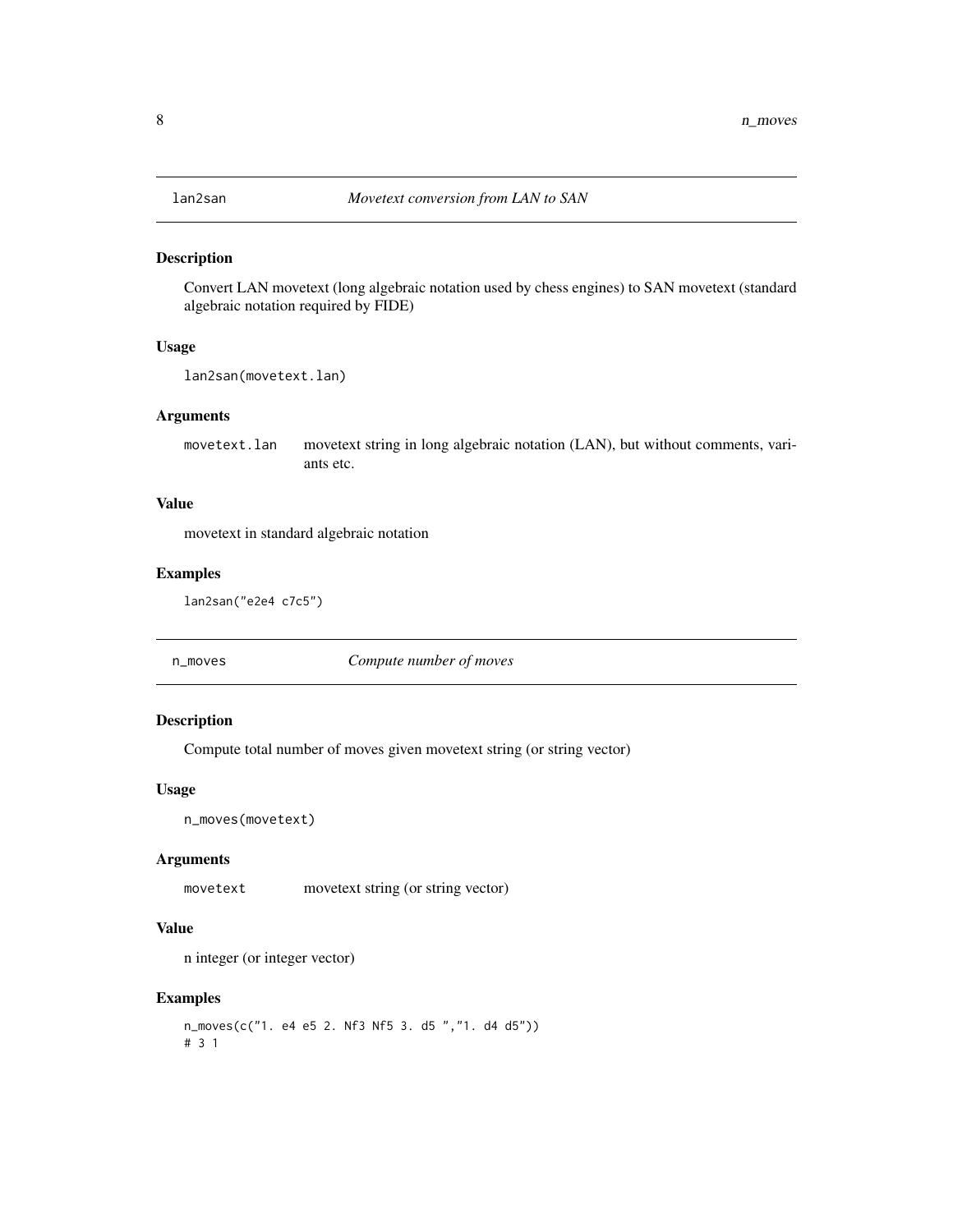<span id="page-8-0"></span>player\_profile *Compute player profile*

#### **Description**

Computes players profile from data frame obtained from read.pgn() function into data frame

#### Usage

```
player_profile(df, player)
```
#### Arguments

| df     | data frame from read.pgn or read.pgn.ff files with stats computed. |
|--------|--------------------------------------------------------------------|
| player | string used in grepl(player, White) and grepl(player, Black)       |

#### Value

Data frame with player (column prefix P\_) and opponent (column prefix O\_) figure move counts. Column Player\_Col indicating pieces colour for player (factor White or Black). Example column P\_Q\_moves means number of player Queen moves count.

```
f <- system.file("extdata", "Kasparov.gz", package = "bigchess")
con <- gzfile(f,encoding = "latin1")
df <- read.pgn(con,quiet = TRUE,ignore.other.games = TRUE)
nrow(df) # 2109
df_pp <- player_profile(df,"Kasparov, Gary")
nrow(df_pp) # 1563
df_pp <- player_profile(df,"Kasparov,G")
nrow(df_pp) # 543
df_pp <- player_profile(df,"Kasparov, G\\.")
nrow(df(pp) # 2)df_pp <- player_profile(df,"Kasparov")
nrow(df_pp) # 2109 - correct
boxplot(P_Q_moves/NMoves~Player_Col,df_pp,
main = "Average Queen Moves\n Kasparov as Black (909 games) vs Kasparov as White (1200 games)",
col = c("black", "white"), border = c("black", "black"), notch = TRUE)
# Magnus Carlsen data example
f <- system.file("extdata", "Carlsen.gz", package = "bigchess")
con <- gzfile(f,encoding = "latin1")
df <- read.pgn(con,quiet = TRUE,ignore.other.games = TRUE)
nrow(df) # 2410
df_pp <- player_profile(df,"Carlsen")
nrow(df_p p) # 2411 - ??
# One game was played by Carlsen,H
df_pp <- player_profile(df,"Carlsen,M")
nrow(df_p) # 2410 - correct
```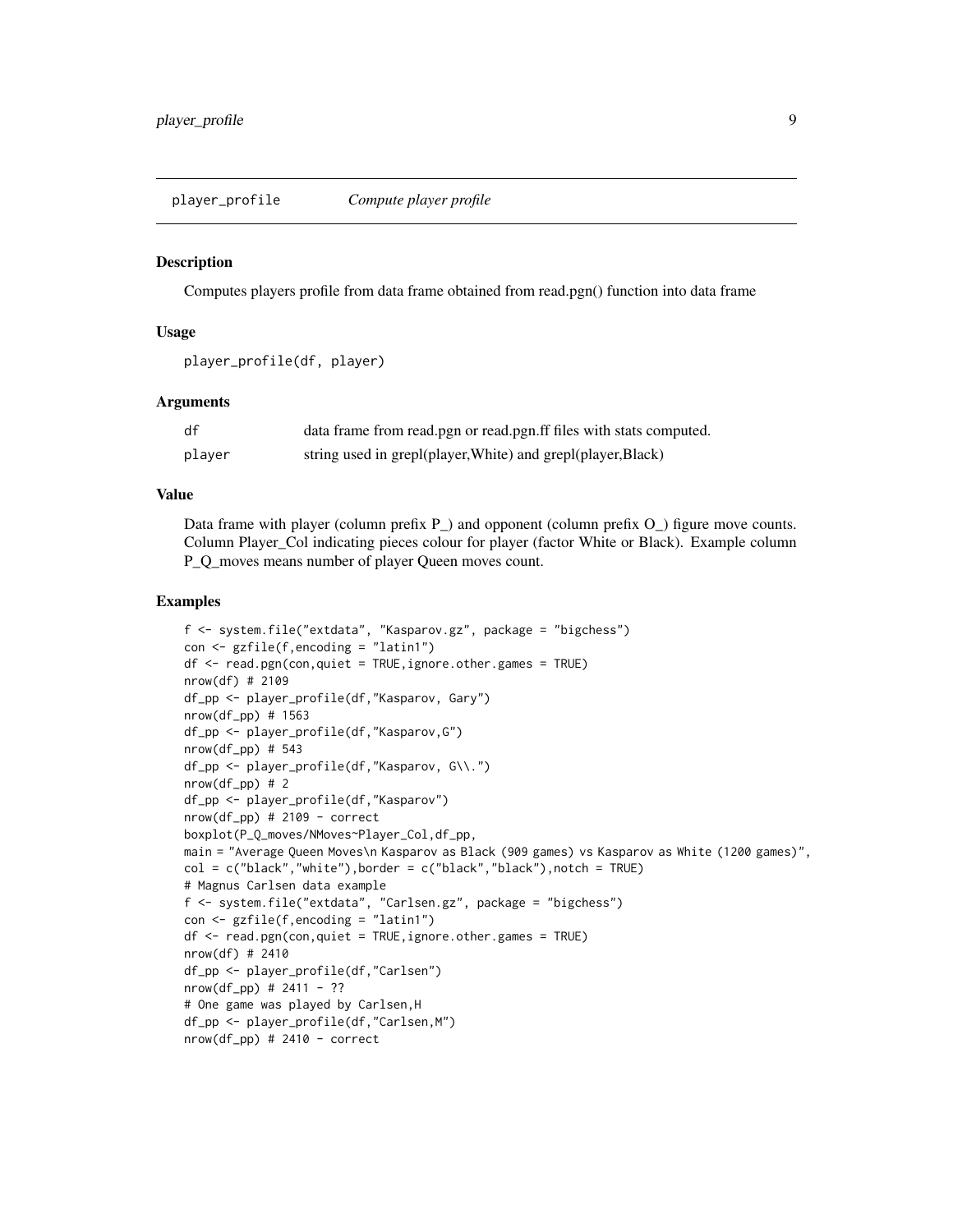<span id="page-9-0"></span>

Plot tree (barplot percentages) for a given tree ECO data frame.

#### Usage

```
plot_tree_eco(tr, main = "", add.lines = T, add.labels = T)
```
#### Arguments

| tr         | data frame containg tree ECO                    |
|------------|-------------------------------------------------|
| main       | string for main title, default is ""            |
| add.lines  | boolean (default TRUE) add weighted mean lines? |
| add.labels | boolean (default TRUE) add labels?              |

#### Value

Barplot with white scores, draws percent and black scores.

#### Examples

```
f <- system.file("extdata", "Kasparov.gz", package = "bigchess")
con <- gzfile(f,encoding = "latin1")
df <- read.pgn(con,quiet = TRUE,stat.moves = FALSE, add.tags = "ECO")
tr <- tree_eco(subset(df,W1=="e4"),20)
plot_tree_eco(tr,"1. e4 ... ?")
```
plot\_tree\_move *Plot tree for a given tree move table*

#### Description

Plot tree (barplot percentages) for a given tree move data frame.

#### Usage

```
plot_tree_move(tr, main = "", add.lines = T, add.labels = T)
```

| tr         | data frame containg tree move                   |
|------------|-------------------------------------------------|
| main       | string for main title, default is ""            |
| add.lines  | boolean (default TRUE) add weighted mean lines? |
| add.labels | boolean (default TRUE) add labels?              |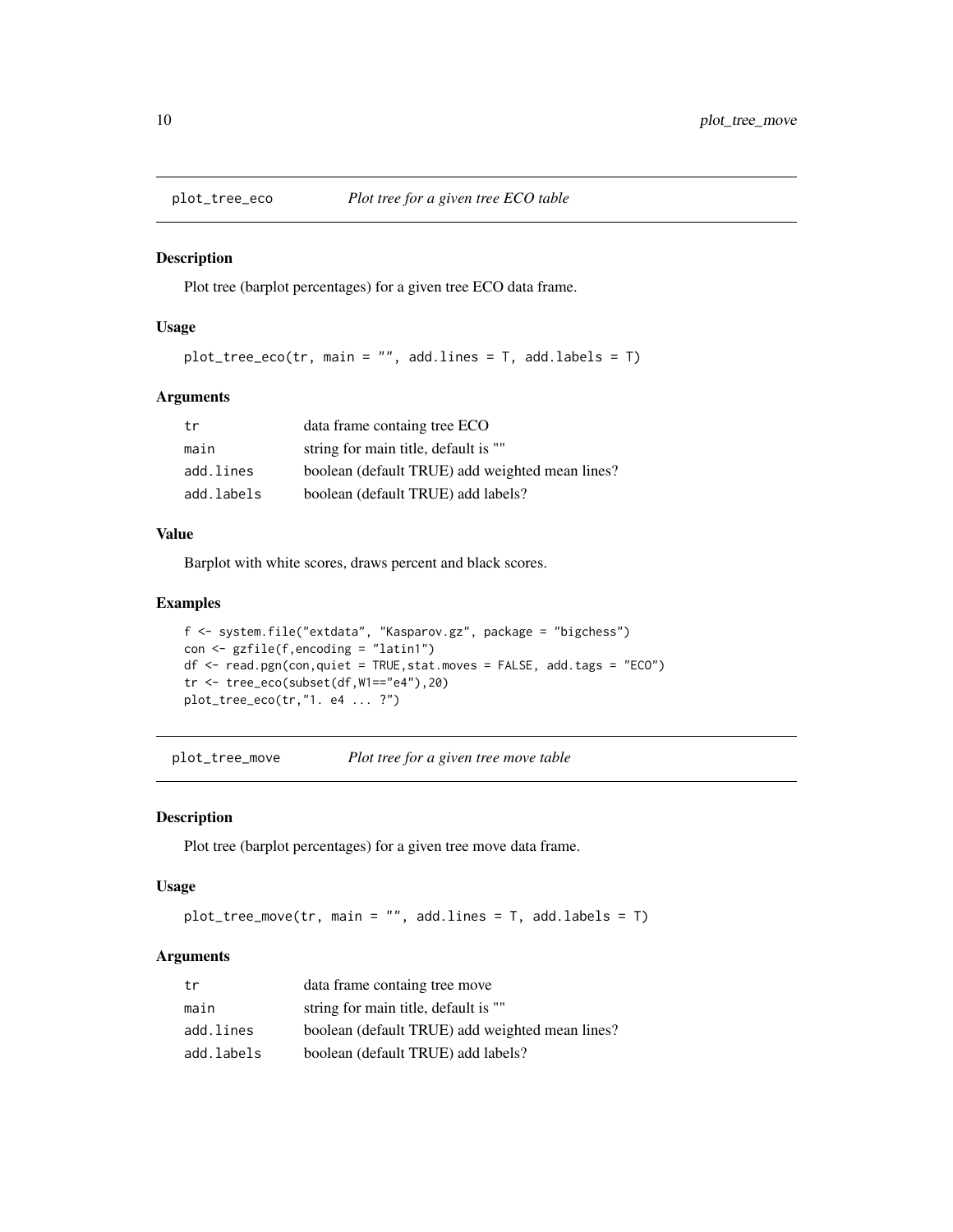#### <span id="page-10-0"></span>read.pgn 311 and 2012 11 and 2012 11 and 2012 12:00 12:00 12:00 12:00 12:00 12:00 12:00 12:00 12:00 12:00 12:0

#### Value

Barplot with white scores, draws percent and black scores.

#### Examples

```
f <- system.file("extdata", "Kasparov.gz", package = "bigchess")
con \leq gzfile(f, encoding = "latin1")
df <- read.pgn(con,quiet = TRUE,stat.moves = FALSE)
tr <- tree_move(subset(df,W1=="e4"),"B1")
plot_tree_move(tr,"1. e4 ... ?")
# Plot tree move openings in aggregated data
tr <- tree_move(FirstTwoMoves,"W1")
plot_tree_move(tr,paste0("1. ... ?\n",sum(FirstTwoMoves$Freq)," total games"))
```
read.pgn *Reads PGN files into data frame*

#### Description

Reads PGN files into data frame

#### Usage

```
read.pgn(
  con,
  add.tags = NULL,
 n.moves = T,
 extract.moves = 10,
 last.move = T,
  stat.moves = T,
 big.mode = F,
  quiet = F,
  ignore.other.games = F,
  source.movetext = F
\lambda
```

| con      | connection argument passed directly to readLines() function. String - the name<br>of the file which the data are to be read from or connection object or URL.                                                                                                                                                                                                                                                                                                                                   |
|----------|-------------------------------------------------------------------------------------------------------------------------------------------------------------------------------------------------------------------------------------------------------------------------------------------------------------------------------------------------------------------------------------------------------------------------------------------------------------------------------------------------|
| add.tags | string vector containing additional tags to be parsed. According to Seven Tag<br>Roster rule: http://www.saremba.de/chessgml/standards/pgn/pgn-complete.htm#c8.1.1<br>The STR tag pairs appear before any other tag pairs: "Event", "Site", "Date",<br>"Round", "White", "Black" and "Result". Using this argument you can spec-<br>ify supplemental tag names, such as: Player related information, Event re-<br>lated information, Opening information (locale specific), Opening information |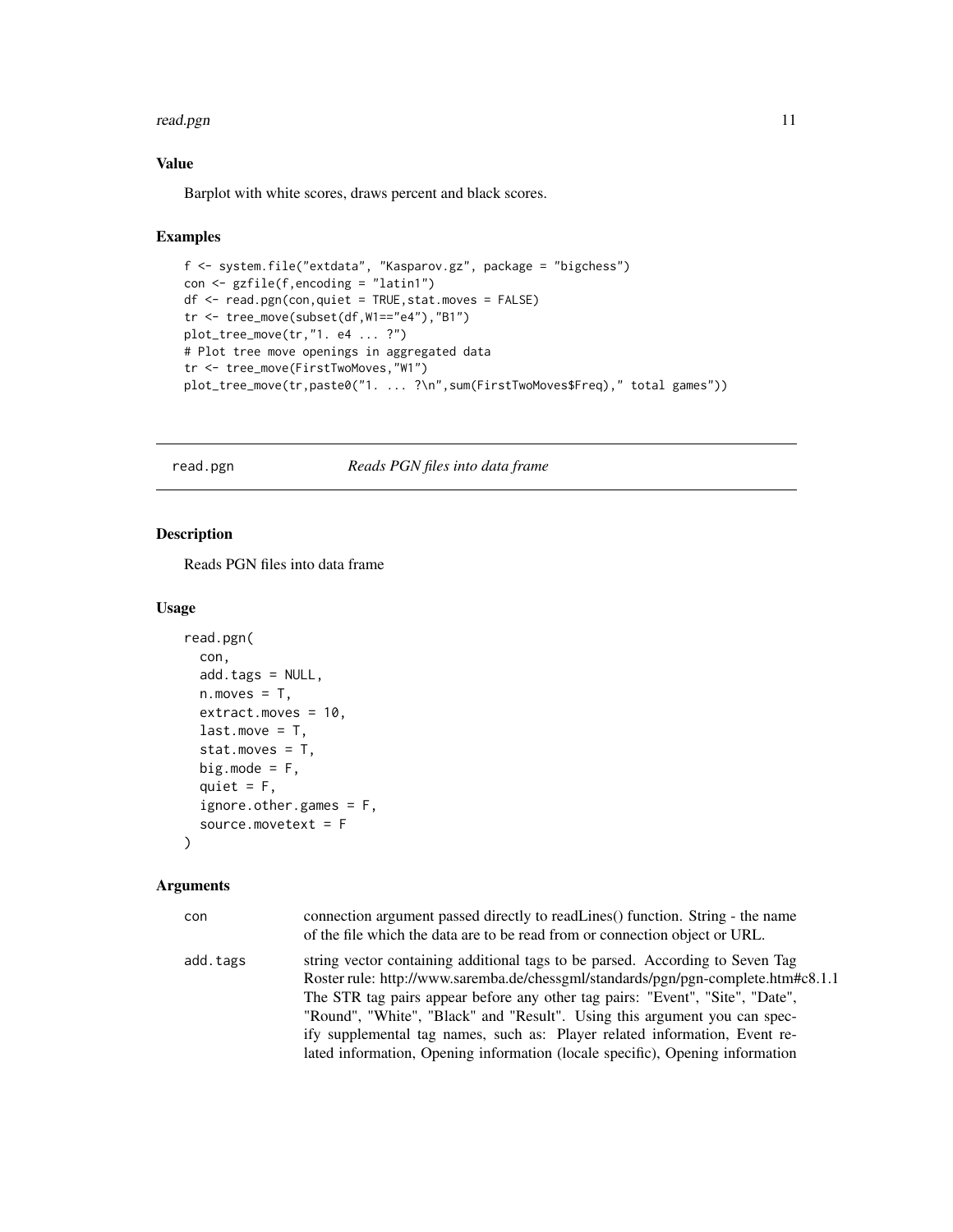|                    |               | (third party vendors), Time and date related information, Time control, Alter-<br>native starting positions, Game conclusion and Miscellaneous. Most popular:<br>"WhiteElo", "BlackElo", "ECO", "SetUp" or "FEN". Case sensitive. |
|--------------------|---------------|-----------------------------------------------------------------------------------------------------------------------------------------------------------------------------------------------------------------------------------|
|                    | n.moves       | boolean (default TRUE), compute number of moves?                                                                                                                                                                                  |
|                    | extract.moves | integer (default 10) passed to extract_moves function. Additionaly value -1 will<br>extract all moves from movetext (not recommended for big files). Value 0 means<br>that moves will not be extracted.                           |
|                    | last.move     | boolean (default TRUE) passed to extract_moves, ignored when extract.moves<br>$= 0$                                                                                                                                               |
|                    | stat.moves    | boolean (default TRUE), compute moves count statistics? Could take a long<br>time for big file.                                                                                                                                   |
|                    | big.mode      | boolean (default FALSE) used in read.pgn.ff function                                                                                                                                                                              |
|                    | quiet         | boolean (default FALSE), indicating if messages should appear.                                                                                                                                                                    |
| ignore.other.games |               |                                                                                                                                                                                                                                   |
|                    |               | boolean (default FALSE) if TRUE result is subset of original dataset without<br>games with result marked as "*", i.e. ongoing games                                                                                               |
| source.movetext    |               |                                                                                                                                                                                                                                   |
|                    |               | boolean (default FALSE, experimental!) if TRUE column with original movetext<br>will be added                                                                                                                                     |
|                    |               |                                                                                                                                                                                                                                   |

#### Value

Data frame containg STR, additional tags (conditionally), Movetext, NMoves (conditionally), extracted moves (conditionally) with complete.movetext flag, figure moves count statistics (conditionally).

#### Examples

```
f <- system.file("extdata", "2016_Candidates.pgn", package = "bigchess")
df \leftarrow \text{read.pgn}(f)# ...successfully imported 56 games...
# Example downloaded from https://www.pgnmentor.com/files.html#players and gzipped:
f <- system.file("extdata", "Carlsen.gz", package = "bigchess")
con <- gzfile(f,encoding = "latin1")
df <- read.pgn(con,quiet = TRUE)
# Fastest mode:
con < gzfile(f, encoding = "latin1")df <- read.pgn(con,quiet = TRUE,n.moves = FALSE,extract.moves = FALSE,
stat.moves = FALSE, ignore.other.games = FALSE)
# Parse additional tags and extract all moves:
con <- gzfile(f,encoding = "latin1")
df <- read.pgn(con,add.tags = c("WhiteElo", "BlackElo", "ECO"),extract.moves = -1)
# Example of direct downloading data from chess.com using API:
df <- read.pgn("https://api.chess.com/pub/player/fabianocaruana/games/2013/03/pgn")
# Warning of incomplete line could appear
```
# Example of scraping all of games given user: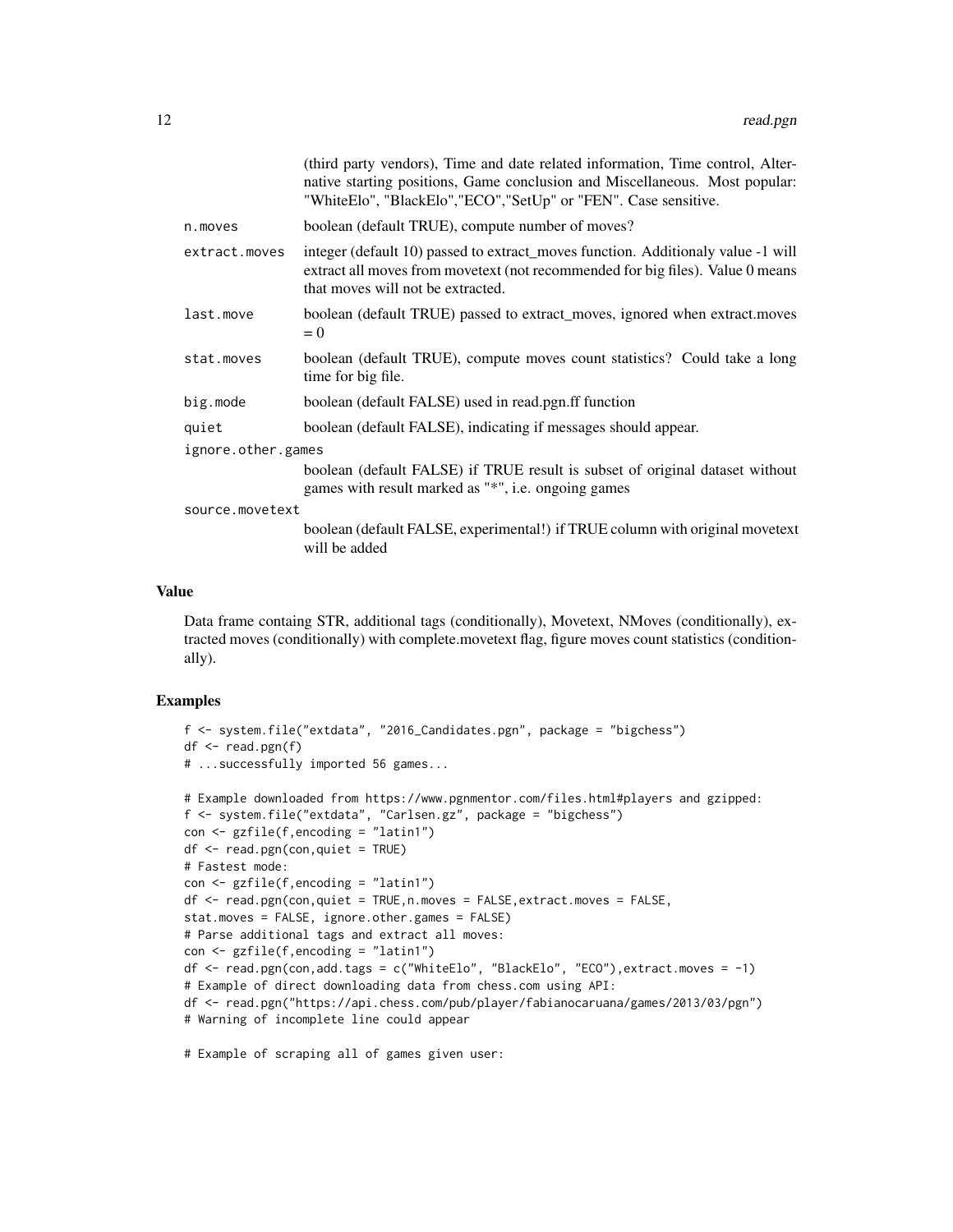### <span id="page-12-0"></span>read.pgn.db 13

```
user <- "fabianocaruana"
library("rjson")
json_file <- paste0("https://api.chess.com/pub/player/",user,"/games/archives")
json_data <- fromJSON(paste(readLines(json_file), collapse=""))
result <- data.frame()
for(i in json_data$archives)
result <- rbind(result,read.pgn(paste0(i,"/pgn")))
```
read.pgn.db *Reads PGN files into database table*

#### Description

Reads PGN files into database table

#### Usage

```
read.pgn.db(con, batch.size = 10^6, conn, table.name = "pgn", ...)
```
#### Arguments

| con        | connection argument passed directly to readLines() function. String - the name<br>of the file which the data are to be read from or connection object or URL. |
|------------|---------------------------------------------------------------------------------------------------------------------------------------------------------------|
| batch.size | number of lines to read in one batch, default is 10 <sup>o</sup> 6.                                                                                           |
| conn       | connection argument created by dbConnect                                                                                                                      |
| table.name | string (default "pgn"), table name, used in dbWriteTable(conn, table.name, read.pgn(batch))                                                                   |
| $\ddotsc$  | further arguments passed directly to read.pgn() function (besides ignore.other.games<br>and big.mode)                                                         |

```
f <- system.file("extdata", "Carlsen.gz", package = "bigchess")
con <- gzfile(f,"rbt",encoding = "latin1")
require(RSQLite)
conn <- dbConnect(SQLite())
read.pgn.db(con,stat.moves = FALSE,conn = conn)
dbGetQuery(conn, "SELECT COUNT(*) FROM pgn") #2410
dbDisconnect(conn)
# Works with all types of connections (also gz or zip files).
# con argument is passed directly to readLines(con,batch.size)
# so (if total number of lines to read is greater then batch.size)
# depending on platform use it correctly:
# Windows ('rb' opening mode for loop over readLines):
con <- gzfile(system.file("extdata", "Carlsen.gz", package = "bigchess"),"rb",encoding = "latin1")
# con <- file("path_to_big_chess_file.pgn","rb",encoding = "latin1")
read.pgn.db(con,conn = conn)
```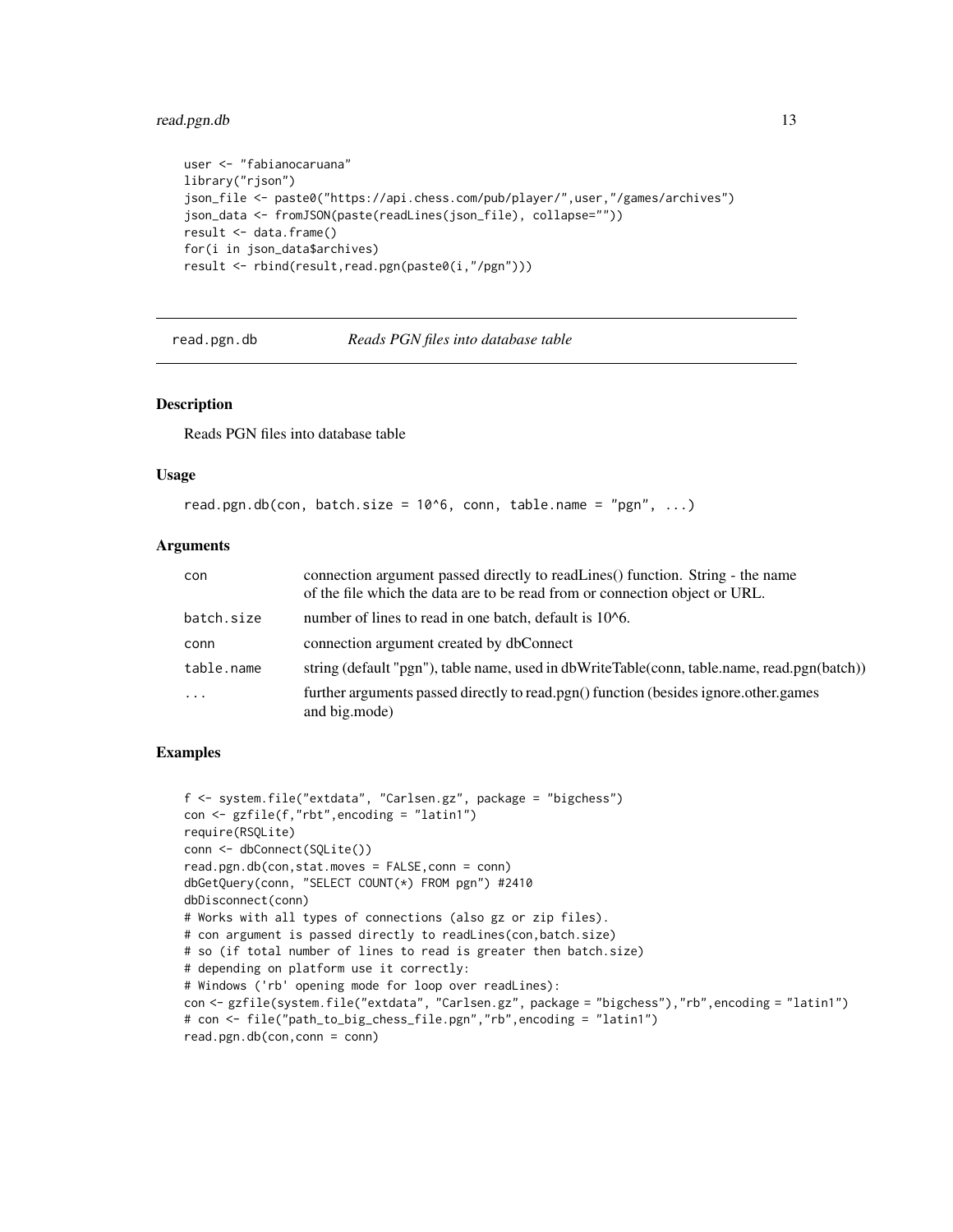```
# Linux/Mac OS X ('r' opening mode for loop over readLines):
con <- gzfile(system.file("extdata", "Carlsen.gz", package = "bigchess"),"r",encoding = "latin1")
# con <- file("path_to_big_chess_file.pgn","r",encoding = "latin1")
read.pgn.db(con,conn = conn)
```

```
# Windows (example of zipped file handling)
unzf <- unzip("zipped_pgn_file.zip")
read.pgn.db(con,conn = conn)
```
read.pgn.ff *Reads PGN files into ff data frame*

### Description

Reads PGN files into ff data frame

#### Usage

```
read.pgn.ff(con, batch.size = 10^6, ignore.other.games = F, ...)
```
#### Arguments

| con                | connection argument passed directly to readLines() function. String - the name<br>of the file which the data are to be read from or connection object or URL.                                                    |  |
|--------------------|------------------------------------------------------------------------------------------------------------------------------------------------------------------------------------------------------------------|--|
| batch.size         | number of lines to read in one batch, default is 10 <sup>1</sup> 6.                                                                                                                                              |  |
| ignore.other.games |                                                                                                                                                                                                                  |  |
|                    | boolean (default FALSE) if TRUE result is subset of original dataset without<br>games with result marked as "*", i.e. ongoing games. The only one argument<br>which is not passed directly to read.pgn function. |  |
| $\cdots$           | further arguments passed directly to read.pgn() function (besides ignore.other.games<br>and big.mode)                                                                                                            |  |

#### Value

ff data frame like from read.pgn() function. Since character values are not supported in ffdf object, "Movetext" column is ommited.

```
require(ff)
require(ffbase)
f <- system.file("extdata", "Carlsen.gz", package = "bigchess")
con <- gzfile(f,"rbt",encoding = "latin1")
# options("fftempdir"="/path/"...) # if necessarily
```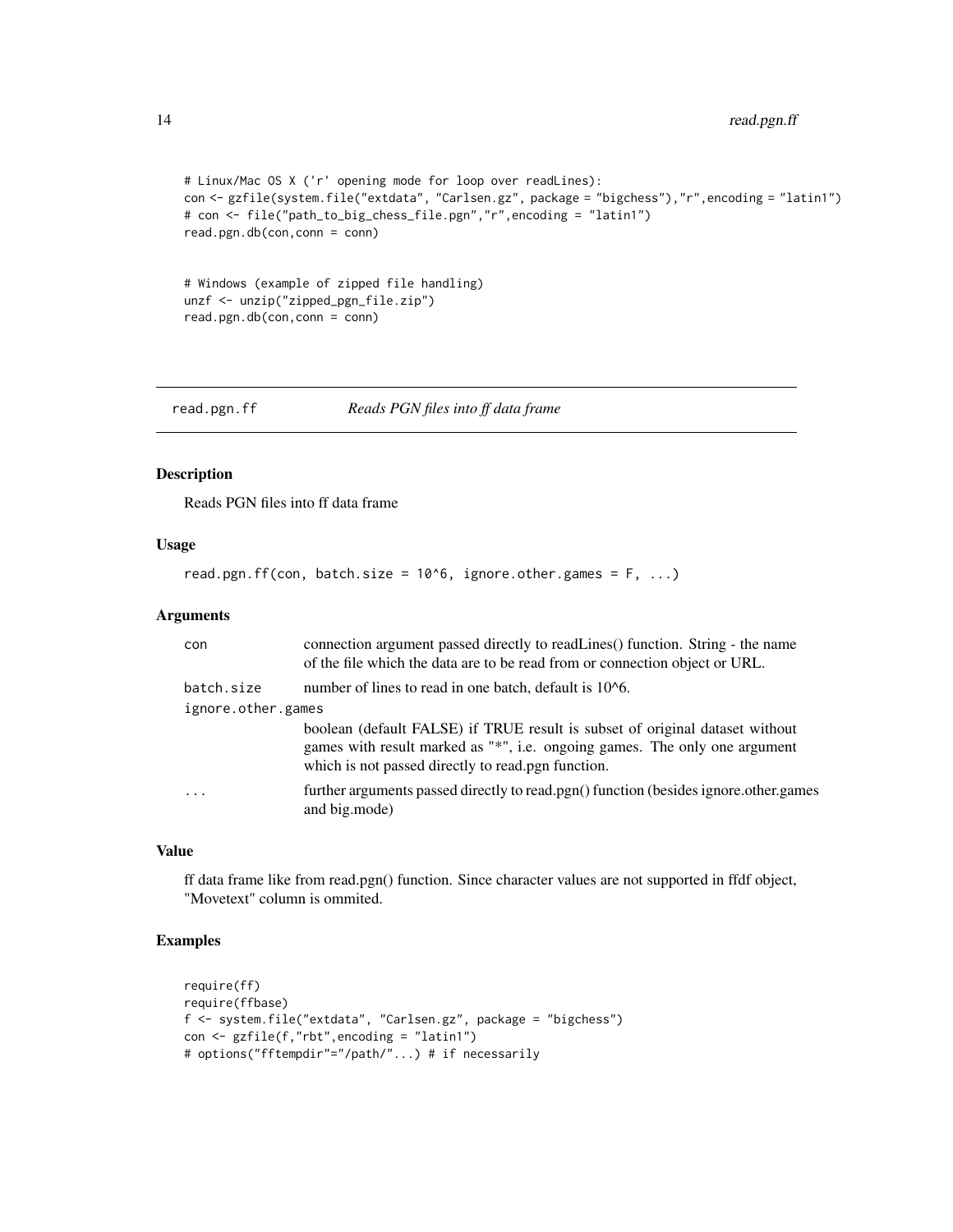#### <span id="page-14-0"></span>san2lan 15

```
fdf <- read.pgn.ff(con,stat.moves = FALSE)
delete(fdf)
# Works with all types of connections (also gz or zip files).
# con argument is passed directly to readLines(con,batch.size)
# so (if total number of lines to read is greater then batch.size)
# depending on platform use it correctly:
# Windows ('rb' opening mode for loop over readLines):
con <- gzfile(system.file("extdata", "Carlsen.gz", package = "bigchess"),"rb",encoding = "latin1")
# con <- file("path_to_big_chess_file.pgn","rb",encoding = "latin1")
fdf <- read.pgn.ff(con)
delete(fdf)
# Linux/Mac OS X ('r' opening mode for loop over readLines):
con <- gzfile(system.file("extdata", "Carlsen.gz", package = "bigchess"),"r",encoding = "latin1")
# con <- file("path_to_big_chess_file.pgn","r",encoding = "latin1")
fdf <- read.pgn.ff(con)
delete(fdf)
# Windows (example of zipped file handling)
unzf <- unzip("zipped_pgn_file.zip")
fdf <- read.pgn.ff(file(unzf,"rb"))
delete(fdf)
```
san2lan *Movetext conversion from SAN to LAN*

#### **Description**

Convert SAN movetext (FIDE) to LAN movetext (used by chess engines)

#### Usage

san2lan(movetext.san)

#### Arguments

movetext.san movetext string in standard algebraic notation (SAN) required by FIDE, but without comments, variants etc.

#### Value

movetext in long algebraic notation

#### Examples

san2lan("1. e4 e5 2. Nf3 Nf5 3. d5 ")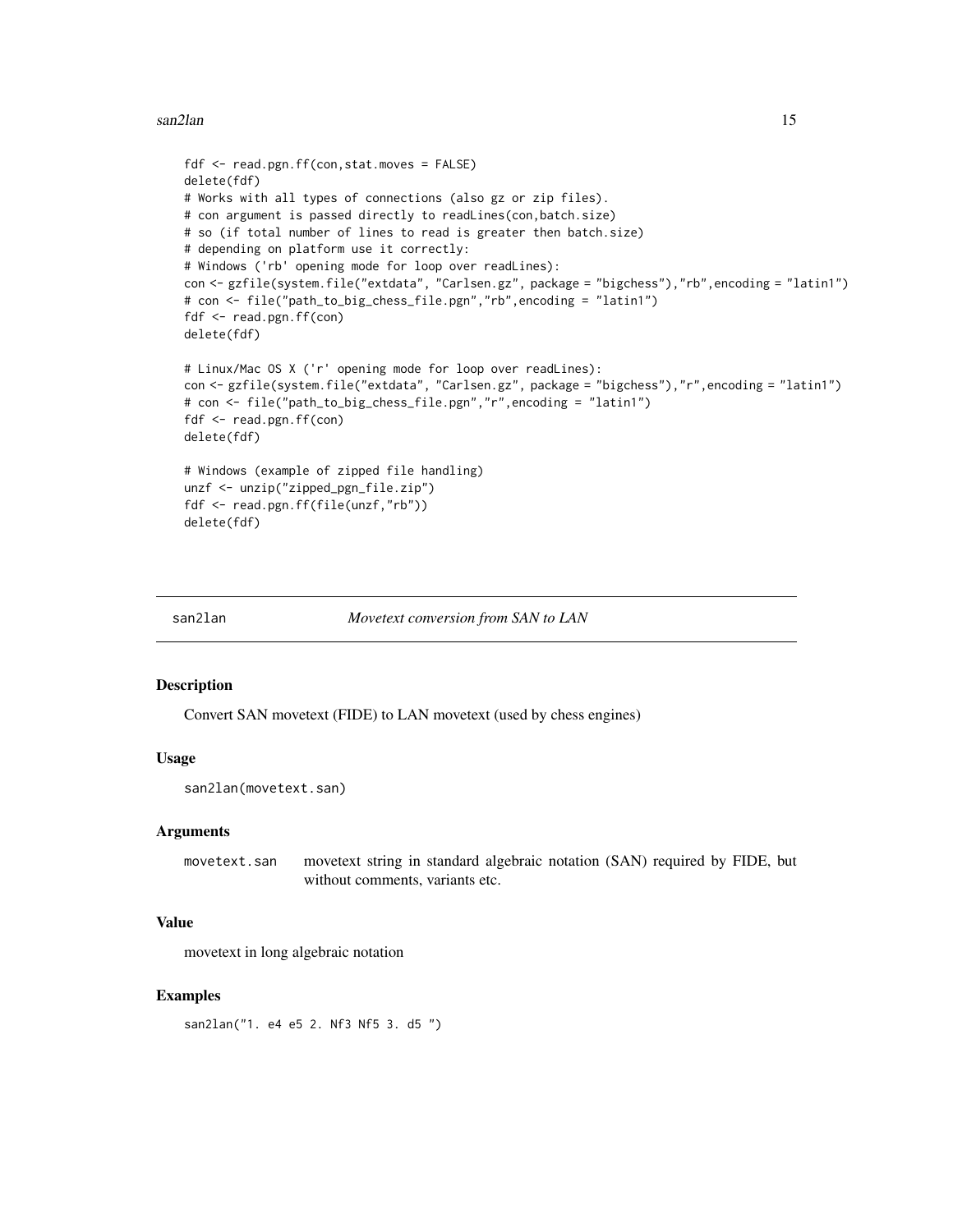<span id="page-15-0"></span>

Extract statistics of moves (counts figure moves) from movetext vector into data frame

# Usage

stat\_moves(movetext, sides = "both")

### Arguments

| movetext | movetext string (or string vector). The standard English values are required:<br>pawn = "P" (often not used), knight = "N", bishop = "B", rook = "R", queen =<br>"O", and $\text{king} = \text{``K".}$ |
|----------|--------------------------------------------------------------------------------------------------------------------------------------------------------------------------------------------------------|
| sides    | "both" (default), "white" or "black"                                                                                                                                                                   |

## Value

Data frame containing moves count statistics for white and for black and total.

# Examples

stat\_moves("1. e4 e5 2. Nf3 Nf5 3. d5 ")

tree\_eco *Compute ECO tree*

### Description

Compute ECO tree (frequencies and winning percent)

#### Usage

tree\_eco(df, topn = 0)

| df   | data frame containg ECO and Result columns                                                            |
|------|-------------------------------------------------------------------------------------------------------|
| topn | integer, default 0, indicating how many top openings should be included, 0<br>means show all openings |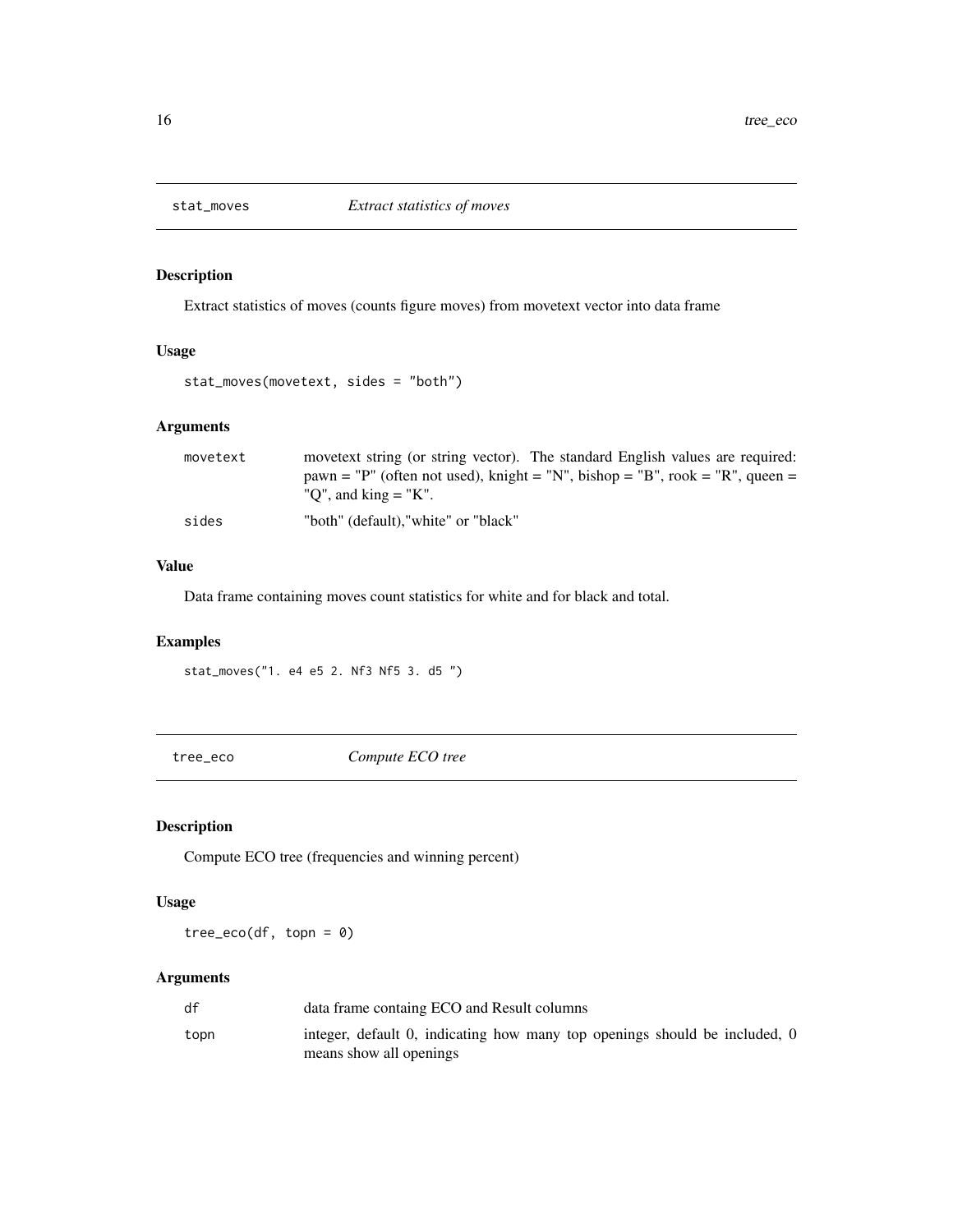### <span id="page-16-0"></span>tree\_move 17

#### Value

Data frame containg White\_score (White winning percent), Draws\_percent, Black\_score and N (number of games). Sorted by power of ECO (White\_score \* N which describes popularity and score of move) descending.

#### Examples

```
f <- system.file("extdata", "Kasparov.gz", package = "bigchess")
con <- gzfile(f,encoding = "latin1")
df \leq - read.pgn(con,quiet = TRUE, stat.moves = FALSE, add.tags = "ECO")
```
tree\_move *Compute tree for a given move*

#### Description

Compute tree for a given move (frequencies and winning percent)

#### Usage

tree\_move(df, move)

#### Arguments

| df   | data frame containg move and Result column from pgn function or data frame                        |
|------|---------------------------------------------------------------------------------------------------|
|      | containing aggregated data from such df (containg columns: Result, W1, B1,<br>W2, , WN, BN, Freq) |
| move | character indicating which move should be browsed, example "W1"                                   |

#### Value

Data frame containg White score (White winning percent), Draws percent, Black score and N (number of games). Sorted by power of move (White\_score times N which describes popularity and score of move) descending.

```
f <- system.file("extdata", "Kasparov.gz", package = "bigchess")
con <- gzfile(f,encoding = "latin1")
df \leq -{\text{read}}.\text{pgn}(\text{con},\text{quite} = \text{TRUE},\text{stat}.\text{moves} = \text{FALSE})# Analyze best answers to 1. e4 in Kasparov games (both white and black)
tree_move(subset(df,W1=="e4"),move = "B1")
# Analyze openings in aggregated data
tree_move(FirstTwoMoves,"W1")
```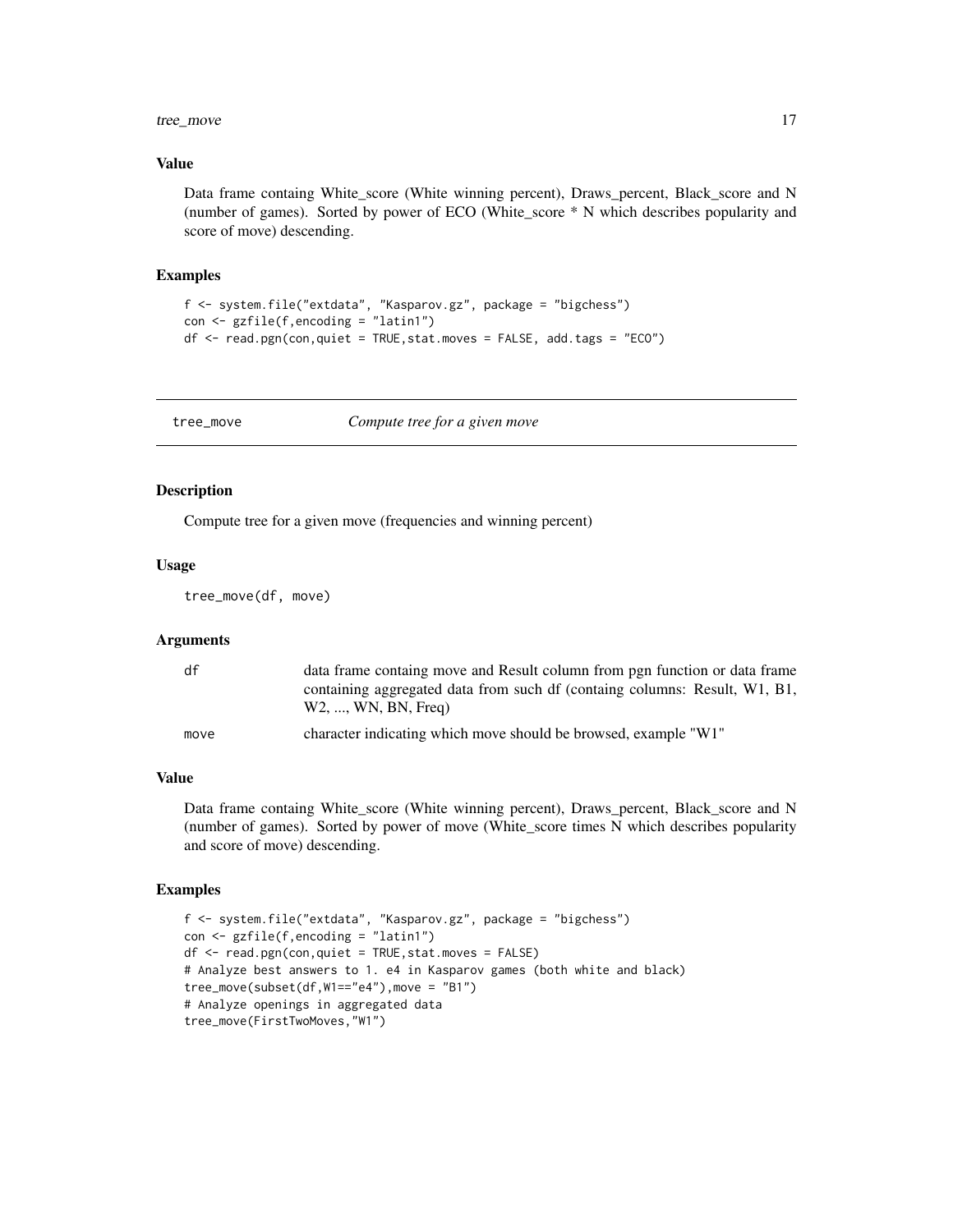<span id="page-17-0"></span>

Sending command to chess engine

#### Usage

```
uci_cmd(engine, command = "")
```
#### Arguments

| engine  | engine object  |
|---------|----------------|
| command | string command |

#### Value

engine object

#### Examples

```
# Linux (make sure you have executable permission):
engine_path <- "./stockfish_10_x64"
# Windows
# engine_path <- "./stockfish_10_x64.exe"
e <- uci_engine(engine_path)
e <- uci_command(e,"go depth 10")
uci_quit(e)
# Using pipe '%>%' from magrittr:
require(magrittr)
uci_engine(engine_path) %>% uci_command("go depth 10") %>% uci_quit()
```
uci\_debug *Sending command debug for chess engine*

### Description

Sending command debug for chess engine. Info about debug command from http://wbec-ridderkerk.nl/html/UCIProtocol.html switch the debug mode of the engine on and off. In debug mode the engine should sent additional infos to the GUI, e.g. with the "info string" command, to help debugging, e.g. the commands that the engine has received etc. This mode should be switched off by default and this command can be sent any time, also when the engine is thinking.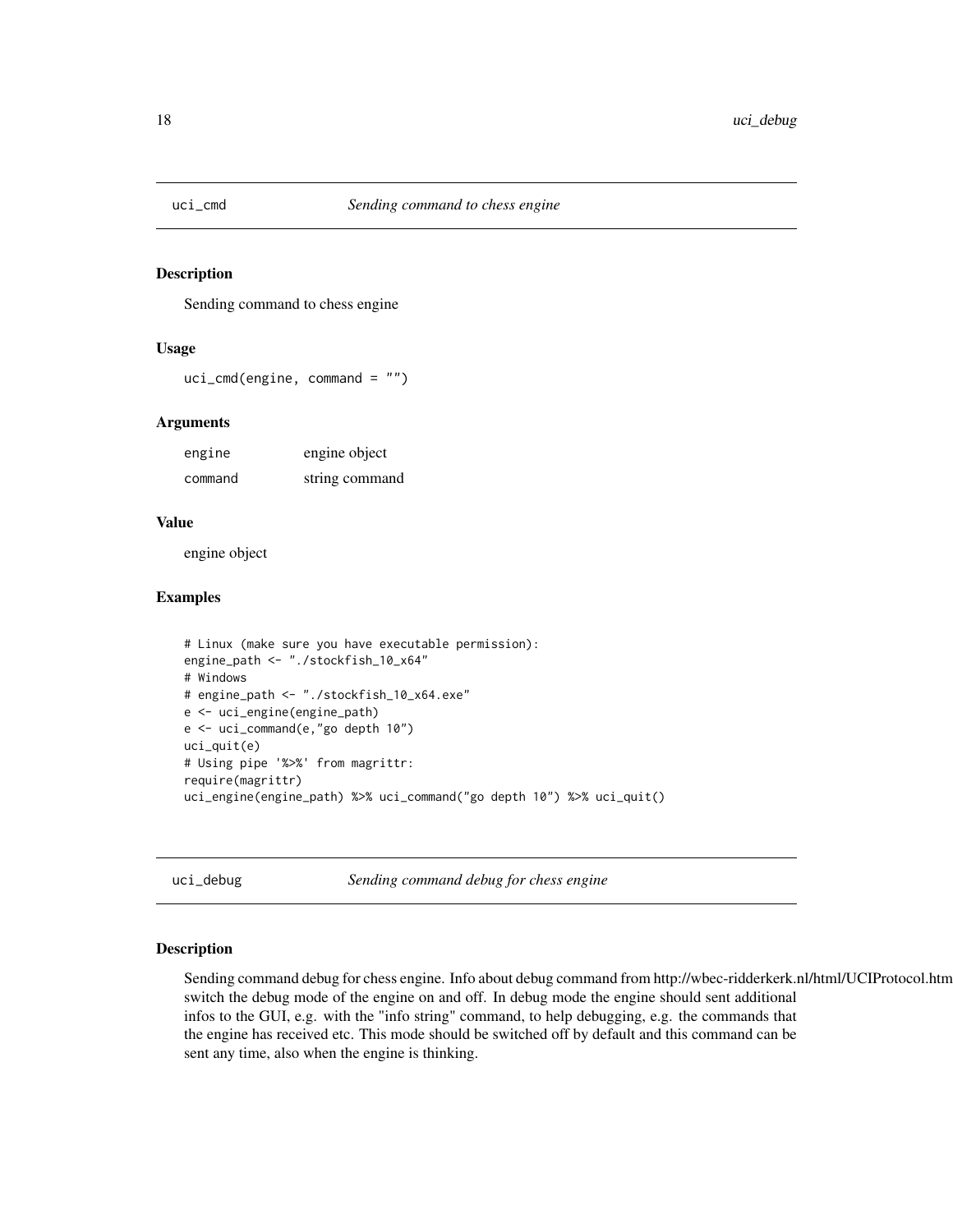### <span id="page-18-0"></span>uci\_engine 19

#### Usage

uci\_debug(engine, on = TRUE)

#### Arguments

| engine | engine object        |
|--------|----------------------|
| .on    | boolean default TRUE |

### Value

engine object

#### uci\_engine *Create an engine handler in R*

#### Description

Create an engine handler in R and send command isready

#### Usage

uci\_engine(path)

#### Arguments

path path to engine file. Make sure you have executable permission on this file.

#### Value

engine object (list of two: pipe to engine and temp as a result from stdout engine)

```
# Linux (make sure you have executable permission):
engine_path <- "./stockfish_10_x64"
# Windows
# engine_path <- "./stockfish_10_x64.exe"
e <- uci_engine(engine_path)
uci_quit(e)
# Using pipe '%>%' from magrittr:
require(magrittr)
uci_engine(engine_path) %>% uci_quit()
```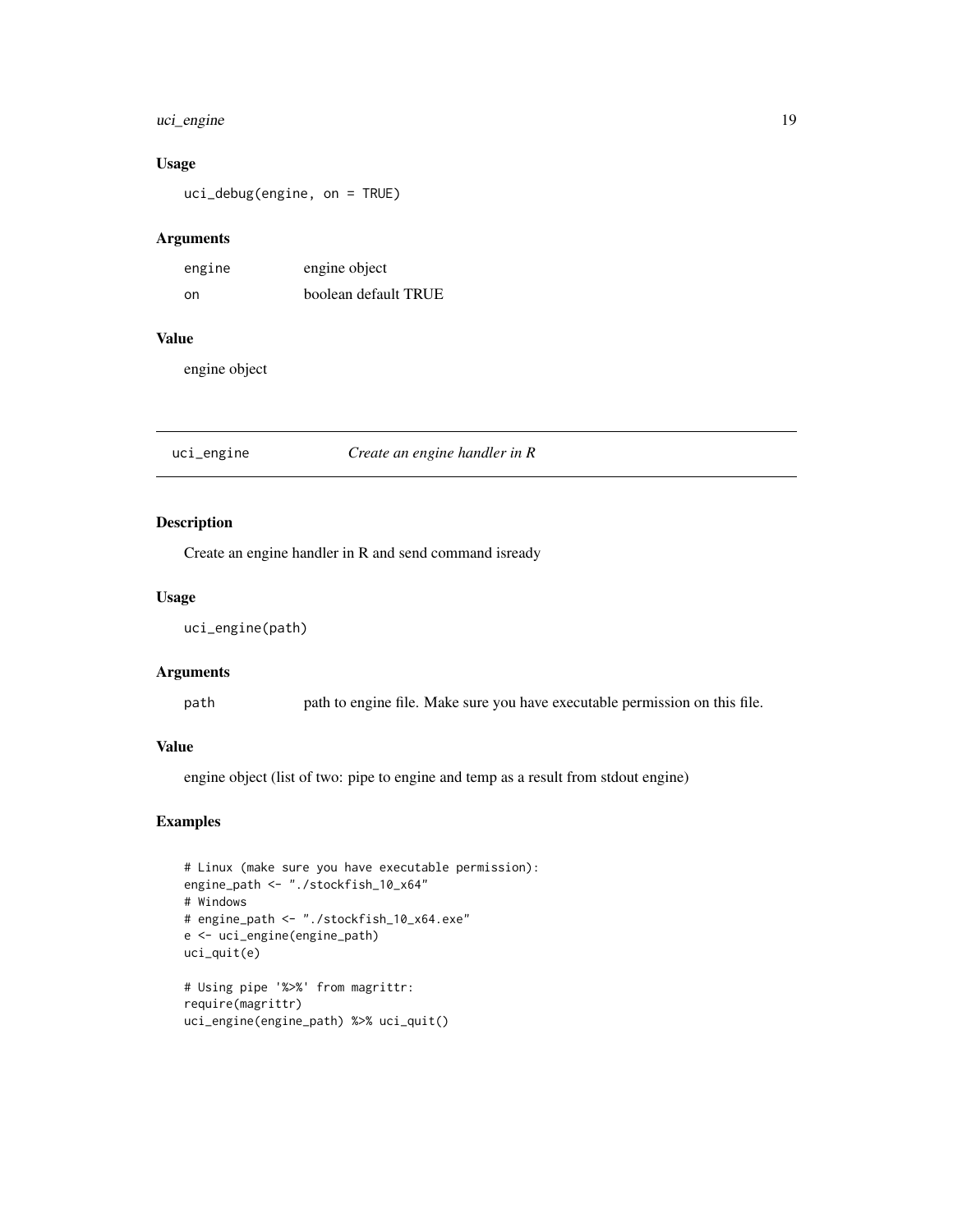<span id="page-19-0"></span>Sending command go for chess engine. Info about go command from http://wbec-ridderkerk.nl/html/UCIProtocol.html start calculating on the current position set up with the "position" command. There are a number of commands that can follow this command, all will be sent in the same string. If one command is not send its value should be interpreted as it would not influence the search.

### Usage

```
uci_go(
  engine,
  depth = NULL,
  infinite = FALSE,
  stoptime = 1,
  wtime = NULL,btime = NULL,
 winc = NULL,
 binc = NULL
)
```
#### Arguments

| engine   | engine object                                                                                           |
|----------|---------------------------------------------------------------------------------------------------------|
| depth    | integer depth (search x plies only)                                                                     |
| infinite | boolean default FALSE. If TRUE, stoptime (next argument) should be defined                              |
| stoptime | integer default 1. Used in Sys. sleep after go infinite in egine. After this, uci_stop()<br>is executed |
| wtime    | integer default NULL (white has x msec left on the clock)                                               |
| btime    | integer default NULL (black has x msec left on the clock)                                               |
| winc     | integer default NULL (white increment per move in mseconds if $x > 0$ )                                 |
| binc     | integer default NULL (black increment per move in mseconds if $x > 0$ )                                 |

#### Value

engine object

```
# Linux (make sure you have executable permission):
engine_path <- "./stockfish_10_x64"
# Windows
# engine_path <- "./stockfish_10_x64.exe"
```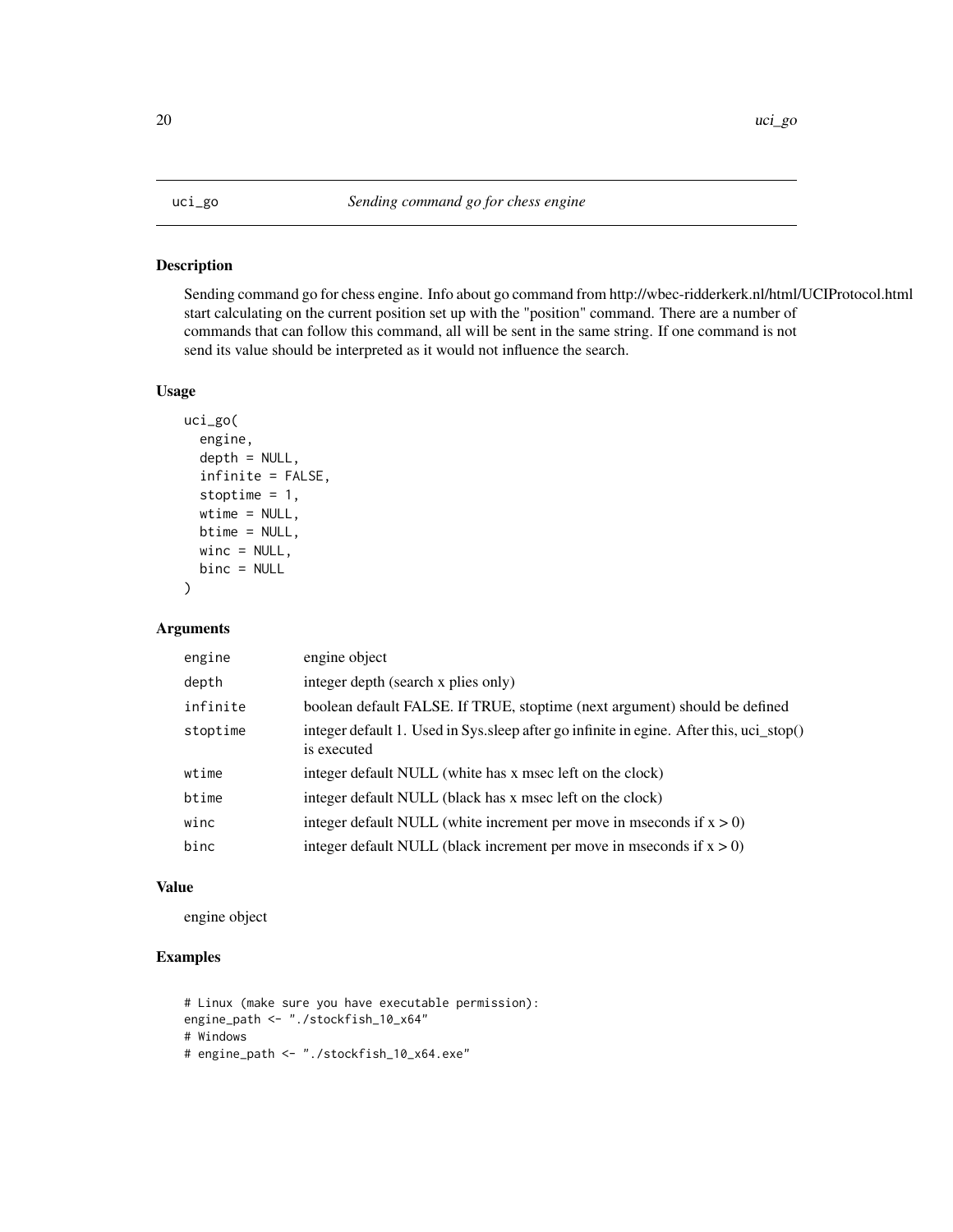#### <span id="page-20-0"></span>uci\_isready 21

```
e <- uci_engine(engine_path)
e \leftarrow uci_go(e, depth = 10)uci_quit(e)
# Using pipe '%>%' from magrittr:
require(magrittr)
uci_engine(engine_path) %>% uci_go(depth = 10) %>% uci_quit()
# Find best answer for black after 1. e4 in 100 seconds:
uci_engine(engine_path) %>% uci_position(moves = "e2e4") %>%
 uci_go(depth = 20) %>% uci_guit() %>% uci_parse()# Find best answer for black after 1. e4 in 100 seconds:
uci_engine(engine_path) %>% uci_position(moves = "e2e4") %>%
 uci_go(infinite = TRUE,stoptime = 100) %>% uci_quit() %>% uci_parse()
```
uci\_isready *Checking if chess engine is ready*

### Description

Checking if chess engine is ready - sending command isready and parsing GUI until readyok is obtained. Info about isready command from http://wbec-ridderkerk.nl/html/UCIProtocol.html This is used to synchronize the engine with the GUI. When the GUI has sent a command or multiple commands that can take some time to complete, this command can be used to wait for the engine to be ready again or to ping the engine to find out if it is still alive. E.g. this should be sent after setting the path to the tablebases as this can take some time. This command is also required once before the engine is asked to do any search to wait for the engine to finish initializing. This command must always be answered with "readyok" and can be sent also when the engine is calculating in which case the engine should also immediately answer with "readyok" without stopping the search.

#### Usage

uci\_isready(engine)

#### Arguments

engine engine object

#### Value

engine object

```
# Linux (make sure you have executable permission):
engine_path <- "./stockfish_10_x64"
# Windows
# engine_path <- "./stockfish_10_x64.exe"
e <- uci_engine(engine_path)
e <- uci_isready(e)
```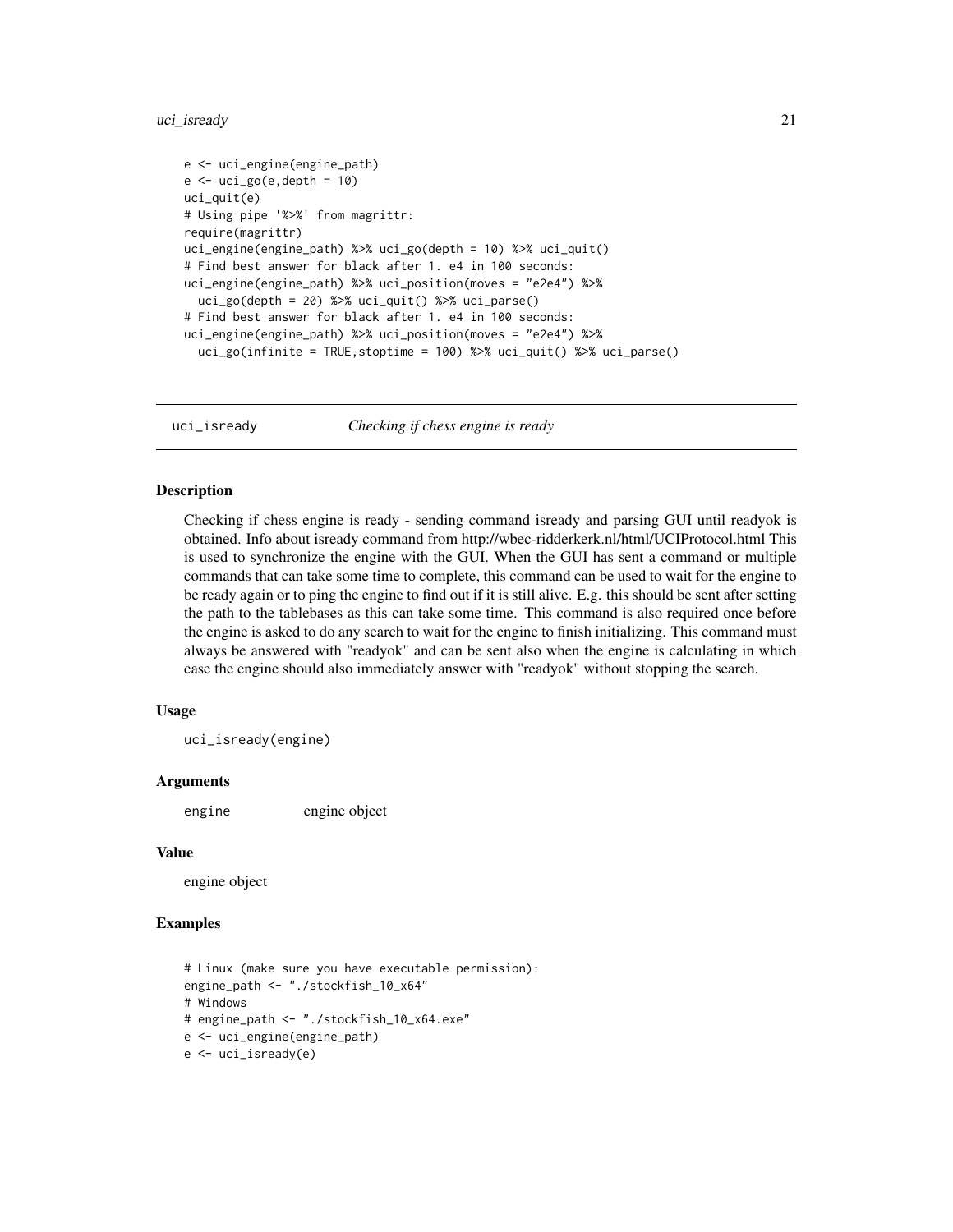```
uci_quit(e)
# Using pipe '%>%' from magrittr:
require(magrittr)
uci_engine(engine_path) %>% uci_isready() %>% uci_quit()
```
#### uci\_parse *Parse GUI commands from chess engine*

### Description

Parse GUI commands from chess engine.

#### Usage

```
uci_parse(ucilog, filter = "bestmove")
```
#### Arguments

| ucilog | strings from uci_quit() or uci_read()\$temp                |
|--------|------------------------------------------------------------|
| filter | string, one of 'bestmove' (default), 'score' or 'bestline' |

#### Value

strings with parsed information from engine

```
# Linux (make sure you have executable permission):
engine_path <- "./stockfish_10_x64"
# Windows
# engine_path <- "./stockfish_10_x64.exe"
require(processx)
e <- uci_engine(engine_path)
e \leftarrow uci_go(depth = 10)rslt <- uci_quit(e)
uci_parse(rslt)
# Using pipe '%>%' from magrittr:
require(magrittr)
uci_engine(engine_path) %>% uci_go(depth = 10) %>% uci_quit() %>% uci_parse()
```
<span id="page-21-0"></span>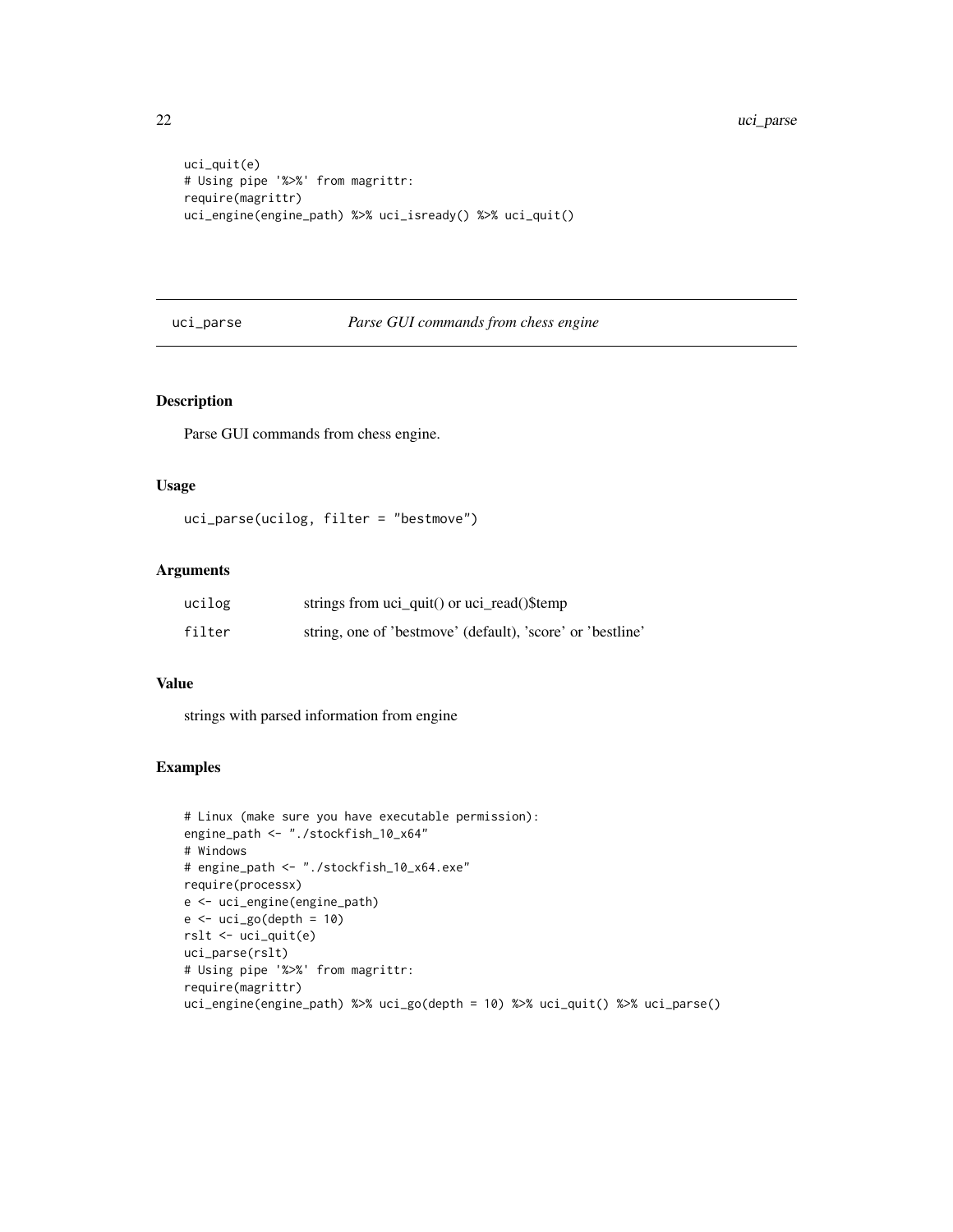<span id="page-22-0"></span>

Sending command ponderhit for chess engine. Info about ponderhit command from http://wbecridderkerk.nl/html/UCIProtocol.html the user has played the expected move. This will be sent if the engine was told to ponder on the same move the user has played. The engine should continue searching but switch from pondering to normal search.

#### Usage

uci\_ponderhit(engine)

#### Arguments

engine engine object

#### Value

engine object

uci\_position *Sending command position for chess engine*

#### Description

Sending command position for chess engine. Info about position command from http://wbecridderkerk.nl/html/UCIProtocol.html set up the position described in fenstring on the internal board and play the moves on the internal chess board. if the game was played from the start position the string "startpos" will be sent Note: no "new" command is needed. However, if this position is from a different game than the last position sent to the engine, the GUI should have sent a "ucinewgame" inbetween.

#### Usage

```
uci_position(engine, moves = NULL, startpos = TRUE, fen = NULL)
```

| engine   | engine object                     |
|----------|-----------------------------------|
| moves    | string in long algebraic notation |
| startpos | boolean default TRUE              |
| fen      | string                            |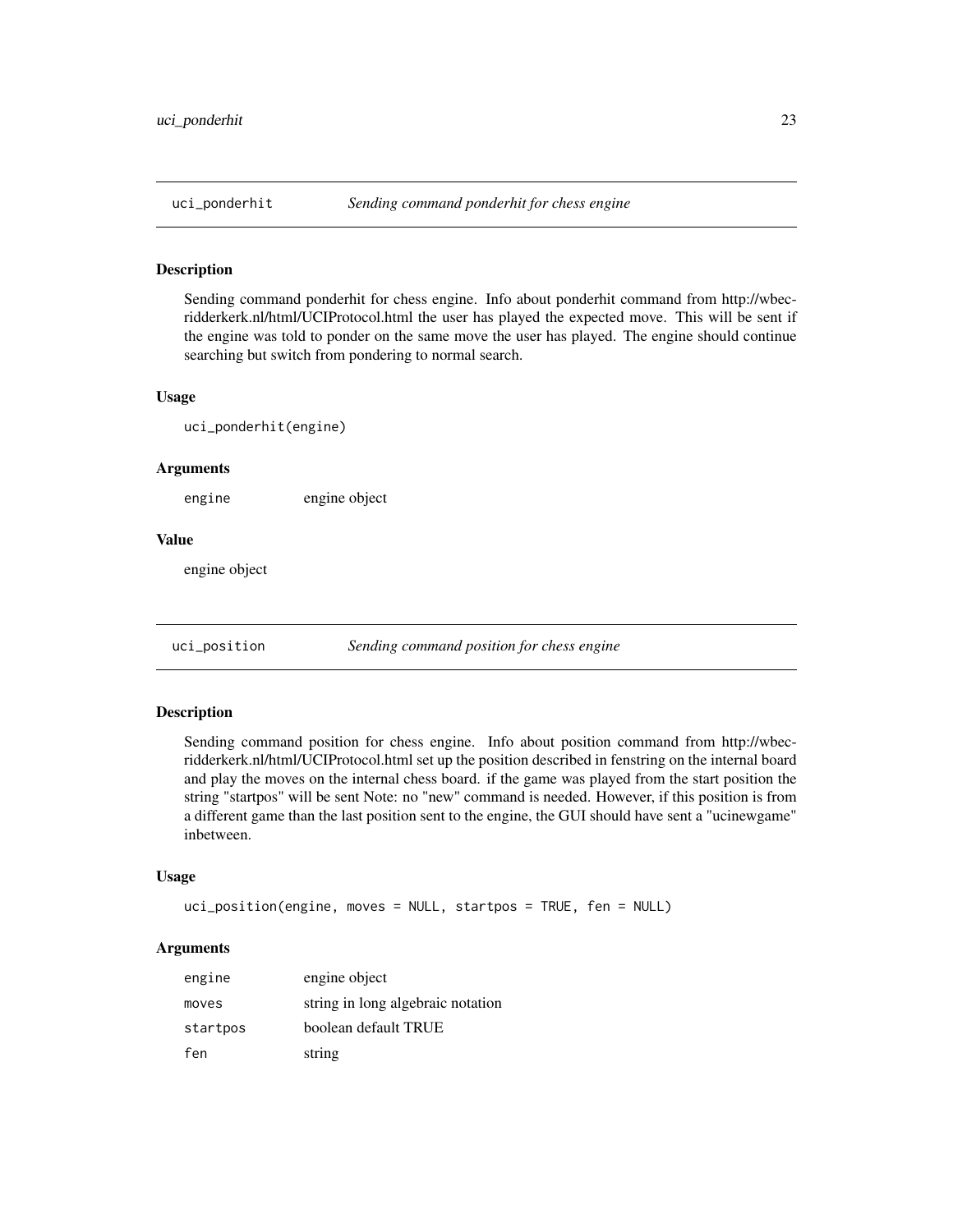24 uci\_quit example of the contract of the contract of the contract of the contract of the contract of the contract of the contract of the contract of the contract of the contract of the contract of the contract of the con

#### Value

engine object

#### Examples

```
# Linux (make sure you have executable permission):
engine_path <- "./stockfish_10_x64"
# Windows
# engine_path <- "./stockfish_10_x64.exe"
e <- uci_engine(engine_path)
e <- uci_position(e,moves = "e2e4")
e \leftarrow uci_go(e, depth = 10)uci_quit(e)
# Using pipe '%>%' from magrittr:
require(magrittr)
uci_engine(engine_path) %>% uci_position(moves = "e2e4") %>%
  uci_go(depth = 10) %>% uci_quit() %>% uci_parse()
```
uci\_quit *Sending quit command to chess engine*

#### Description

Sending quit command to chess engine and cleaning temps from R

#### Usage

uci\_quit(engine)

#### Arguments

engine engine object

#### Value

strings from uci chess engine GUI

```
# Linux (make sure you have executable permission):
engine_path <- "./stockfish_10_x64"
# Windows
# engine_path <- "./stockfish_10_x64.exe"
e <- uci_engine(engine_path)
uci_quit(e)
# Using pipe '%>%' from magrittr:
require(magrittr)
uci_engine(engine_path) %>% uci_quit()
```
<span id="page-23-0"></span>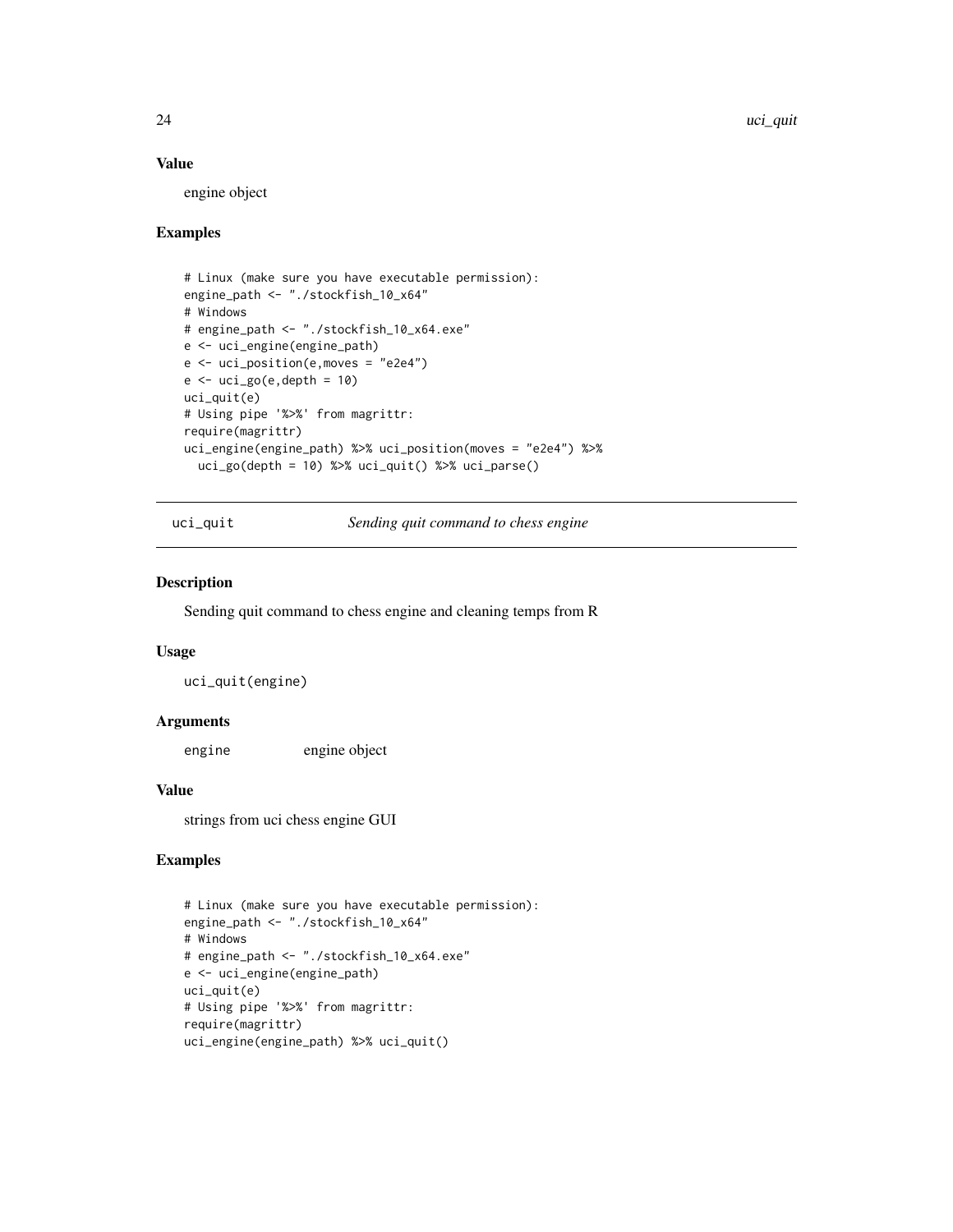<span id="page-24-0"></span>

Read current stdout from chess engine

#### Usage

uci\_read(engine)

#### Arguments

engine engine object

#### Value

engine object

#### Examples

```
# Linux (make sure you have executable permission):
engine_path <- "./stockfish_10_x64"
# Windows
# engine_path <- "./stockfish_10_x64.exe"
e <- uci_engine(engine_path)
e \leftarrow uci_read(e)e$temp
uci_quit(e)
```
uci\_register *Sending command register for chess engine*

### Description

Sending command register for chess engine. Info about register command from http://wbec-ridderkerk.nl/html/UCIProtocol.html this is the command to try to register an engine or to tell the engine that registration will be done later. This command should always be sent if the engine has send "registration error" at program startup.

#### Usage

```
uci_register(engine, later = TRUE, name = NULL, code = NULL)
```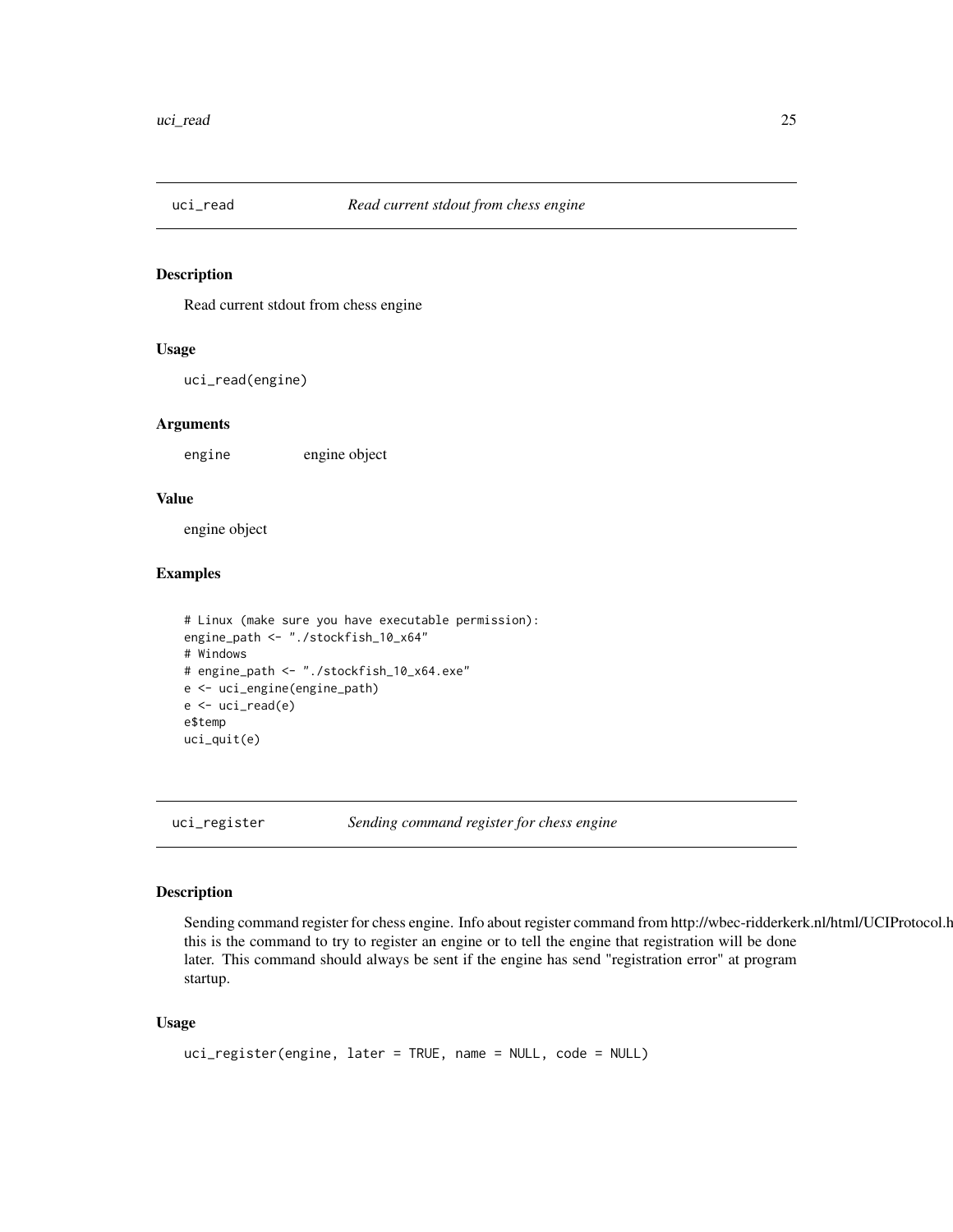#### Arguments

| engine | engine object        |
|--------|----------------------|
| later  | boolean default TRUE |
| name   | string               |
| code   | string               |

#### Value

engine object

uci\_setoption *Sending command setoption for chess engine*

#### Description

Sending command setoption for chess engine. Info about setoption command from http://wbecridderkerk.nl/html/UCIProtocol.html this is sent to the engine when the user wants to change the internal parameters of the engine. For the "button" type no value is needed. One string will be sent for each parameter and this will only be sent when the engine is waiting. The name of the option in should not be case sensitive and can inludes spaces like also the value. The substrings "value" and "name" should be avoided in and to allow unambiguous parsing, for example do not use = "draw value".

#### Usage

```
uci_setoption(engine, name = NULL, value = NULL)
```
#### Arguments

| engine | engine object       |
|--------|---------------------|
| name   | string option name  |
| value  | string option value |

#### Value

engine object

<span id="page-25-0"></span>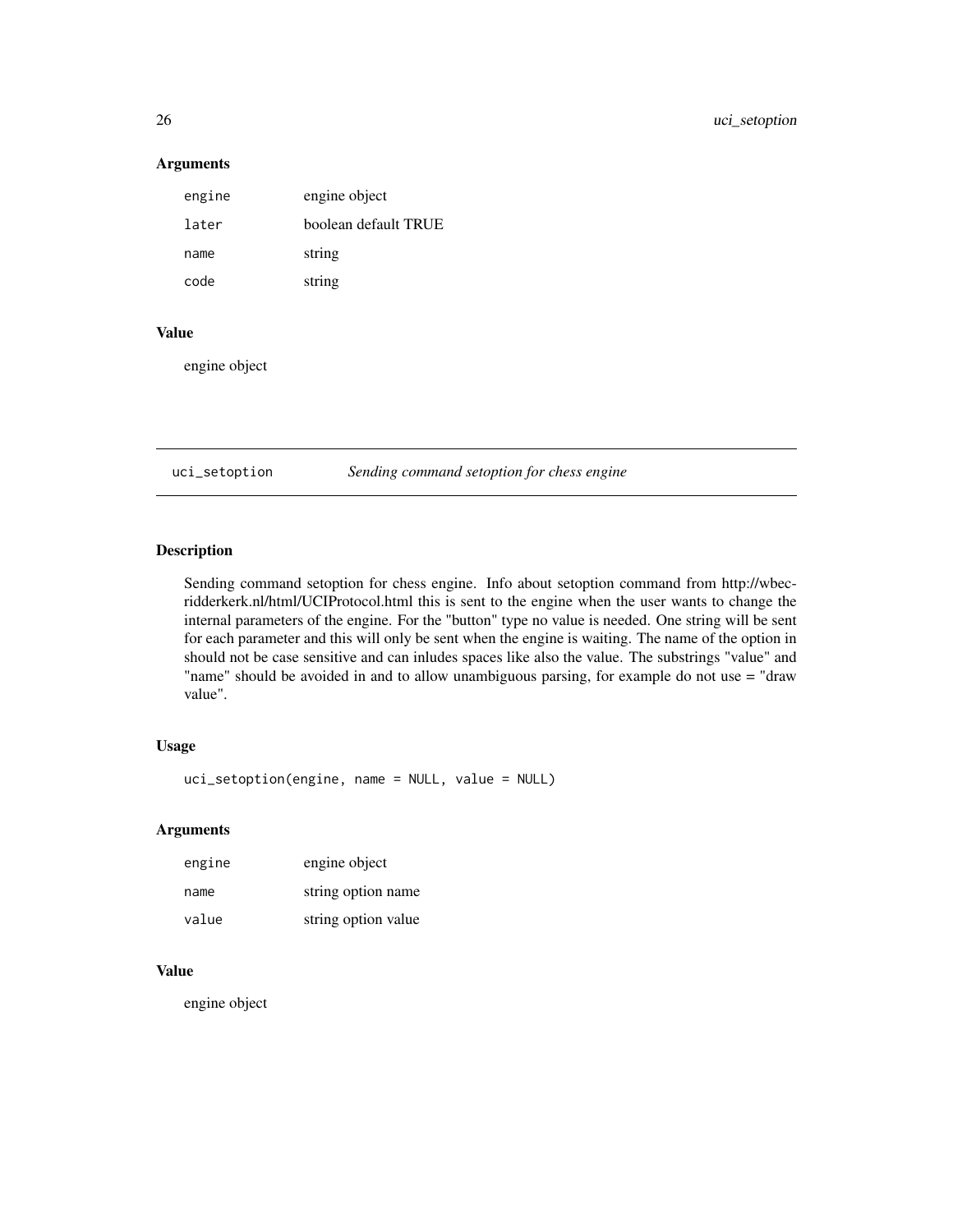<span id="page-26-0"></span>

Sending command stop for chess engine. Info about stop command from http://wbec-ridderkerk.nl/html/UCIProtocol.html stop calculating as soon as possible, don't forget the "bestmove" and possibly the "ponder" token when finishing the search

#### Usage

uci\_stop(engine)

#### Arguments

engine engine object

#### Value

engine object

#### Examples

```
# Linux (make sure you have executable permission):
engine_path <- "./stockfish_10_x64"
# Windows
# engine_path <- "./stockfish_10_x64.exe"
e <- uci_engine(engine_path)
e <- uci_go(depth = 100)Sys.sleep(1)
e <- uci_stop(e)
uci_quit(e)
```
uci\_uci *Sending command uci for chess engine*

#### Description

Sending command uci for chess engine. Info about uci command from http://wbec-ridderkerk.nl/html/UCIProtocol.html tell engine to use the uci (universal chess interface), this will be send once as a first command after program boot to tell the engine to switch to uci mode. After receiving the uci command the engine must identify itself with the "id" command and sent the "option" commands to tell the GUI which engine settings the engine supports if any. After that the engine should sent "uciok" to acknowledge the uci mode. If no uciok is sent within a certain time period, the engine task will be killed by the GUI.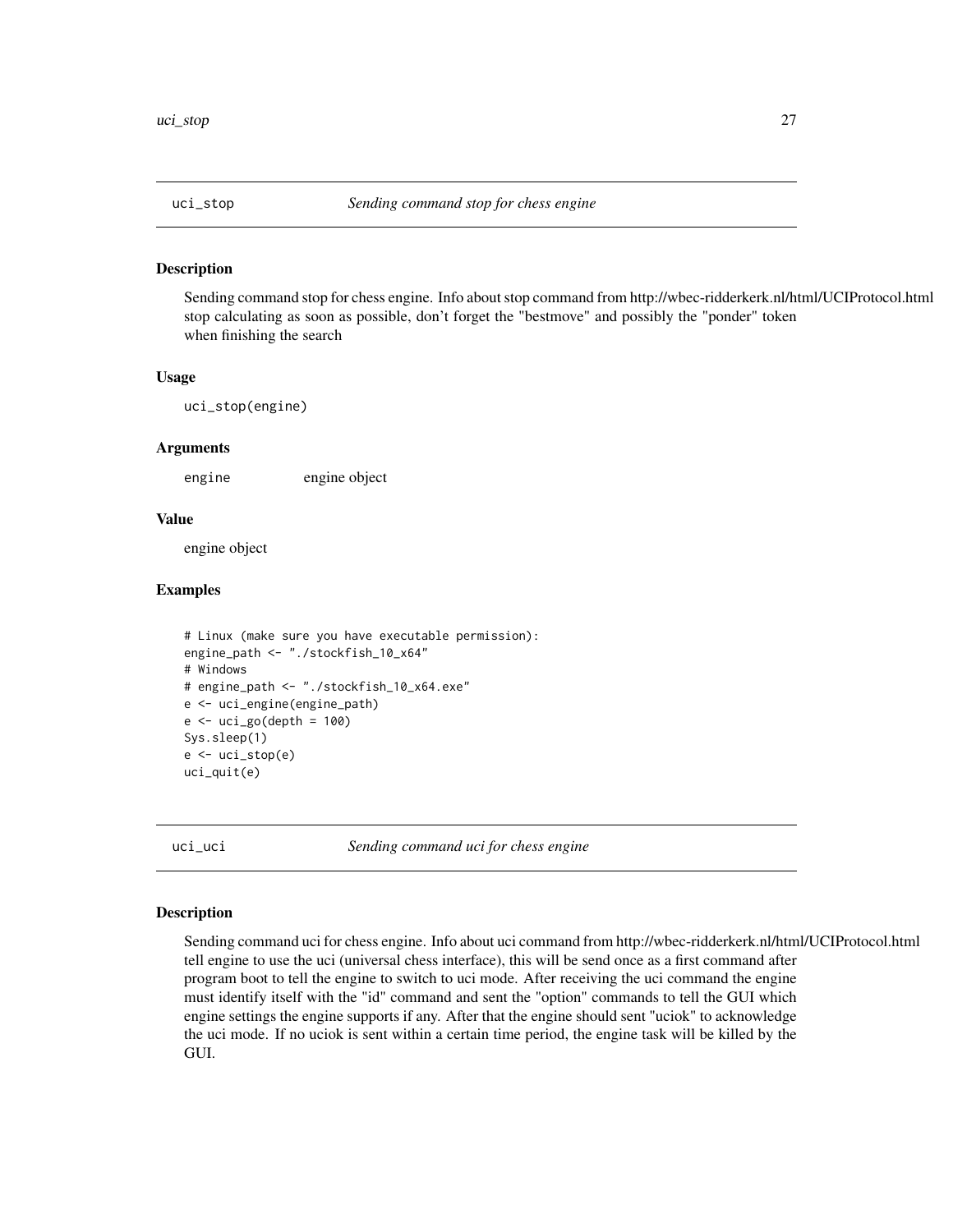#### Usage

uci\_uci(engine)

#### Arguments

engine engine object

#### Value

engine object

uci\_ucinewgame *Sending command ucinewgame for chess engine*

#### Description

Sending command ucinewgame for chess engine. Info about ucinewgame command from http://wbecridderkerk.nl/html/UCIProtocol.html this is sent to the engine when the next search (started with "position" and "go") will be from a different game. This can be a new game the engine should play or a new game it should analyse but also the next position from a testsuite with positions only. If the GUI hasn't sent a "ucinewgame" before the first "position" command, the engine shouldn't expect any further ucinewgame commands as the GUI is probably not supporting the ucinewgame command. So the engine should not rely on this command even though all new GUIs should support it. As the engine's reaction to "ucinewgame" can take some time the GUI should always send "isready" after "ucinewgame" to wait for the engine to finish its operation.

#### Usage

```
uci_ucinewgame(engine)
```
#### Arguments

engine engine object

# Value

engine object

<span id="page-27-0"></span>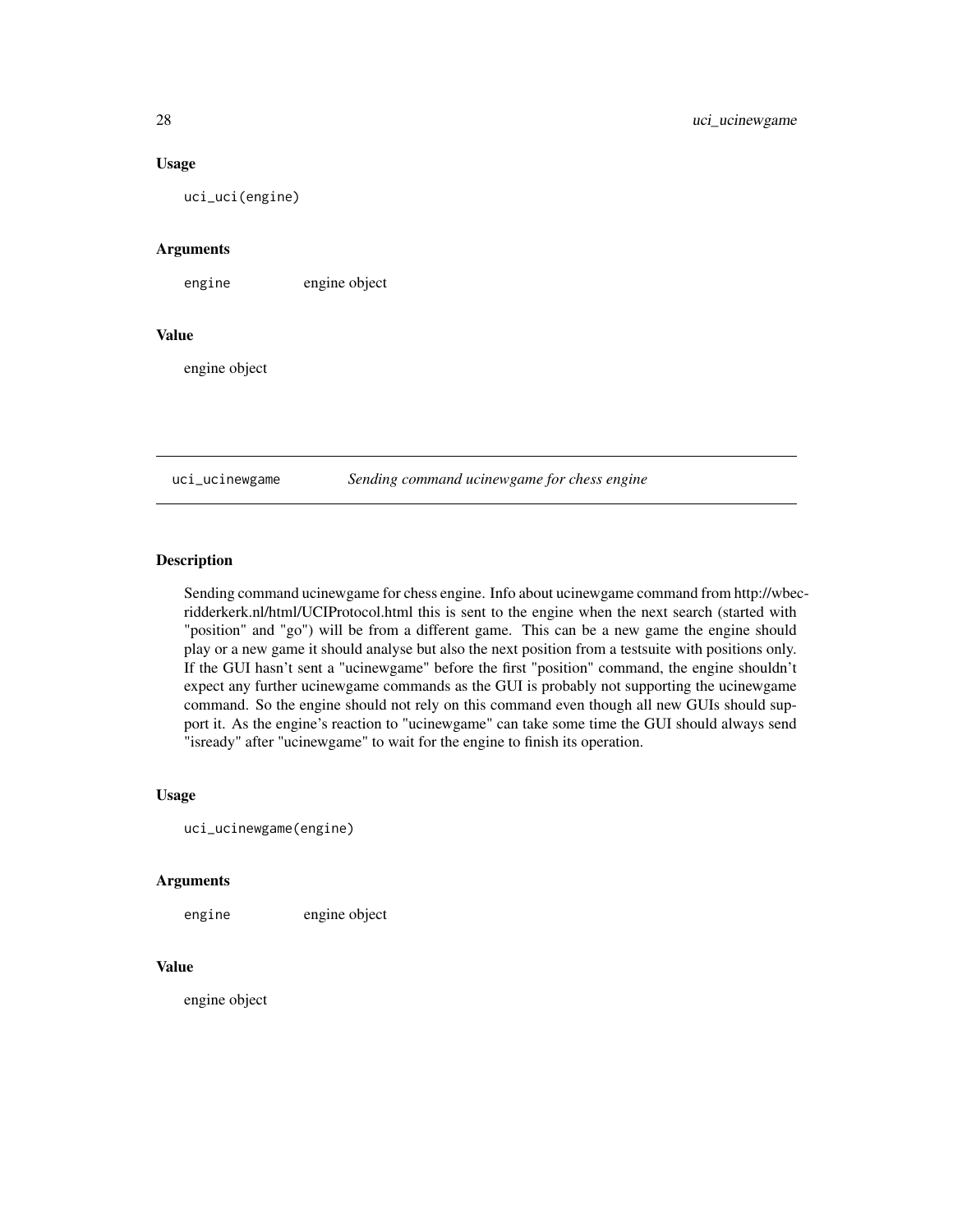<span id="page-28-0"></span>

Write PGN data.frames into file

### Usage

write.pgn(df, file, add.tags = NULL, append = FALSE)

### Arguments

| df       | data.frame from read.pgn()                                                                                                                                                                                                                                                                                                                                                                                                                                                                                                                                                                                                                                                                                                           |
|----------|--------------------------------------------------------------------------------------------------------------------------------------------------------------------------------------------------------------------------------------------------------------------------------------------------------------------------------------------------------------------------------------------------------------------------------------------------------------------------------------------------------------------------------------------------------------------------------------------------------------------------------------------------------------------------------------------------------------------------------------|
| file     | string path to destination file                                                                                                                                                                                                                                                                                                                                                                                                                                                                                                                                                                                                                                                                                                      |
| add.tags | string vector containing additional tags to be parsed. According to Seven Tag<br>Roster rule: http://www.saremba.de/chessgml/standards/pgn/pgn-complete.htm#c8.1.1<br>The STR tag pairs appear before any other tag pairs: "Event", "Site", "Date",<br>"Round", "White", "Black" and "Result". Using this argument you can spec-<br>ify supplemental tag names, such as: Player related information, Event re-<br>lated information, Opening information (locale specific), Opening information<br>(third party vendors), Time and date related information, Time control, Alter-<br>native starting positions, Game conclusion and Miscellaneous. Most popular:<br>"WhiteElo", "BlackElo", "ECO", "SetUp" or "FEN". Case sensitive. |
| append   | boolean (default FALSE), should games be appended to current file?                                                                                                                                                                                                                                                                                                                                                                                                                                                                                                                                                                                                                                                                   |

```
f <- system.file("extdata", "2016_Candidates.pgn", package = "bigchess")
df <- read.pgn(f)
write.pgn(df, file = "my_file.pgn")
df2 <- read.pgn("my_file.pgn")
all.equal(df,df2) # TRUE
unlink("my_file.pgn") # clean up
```